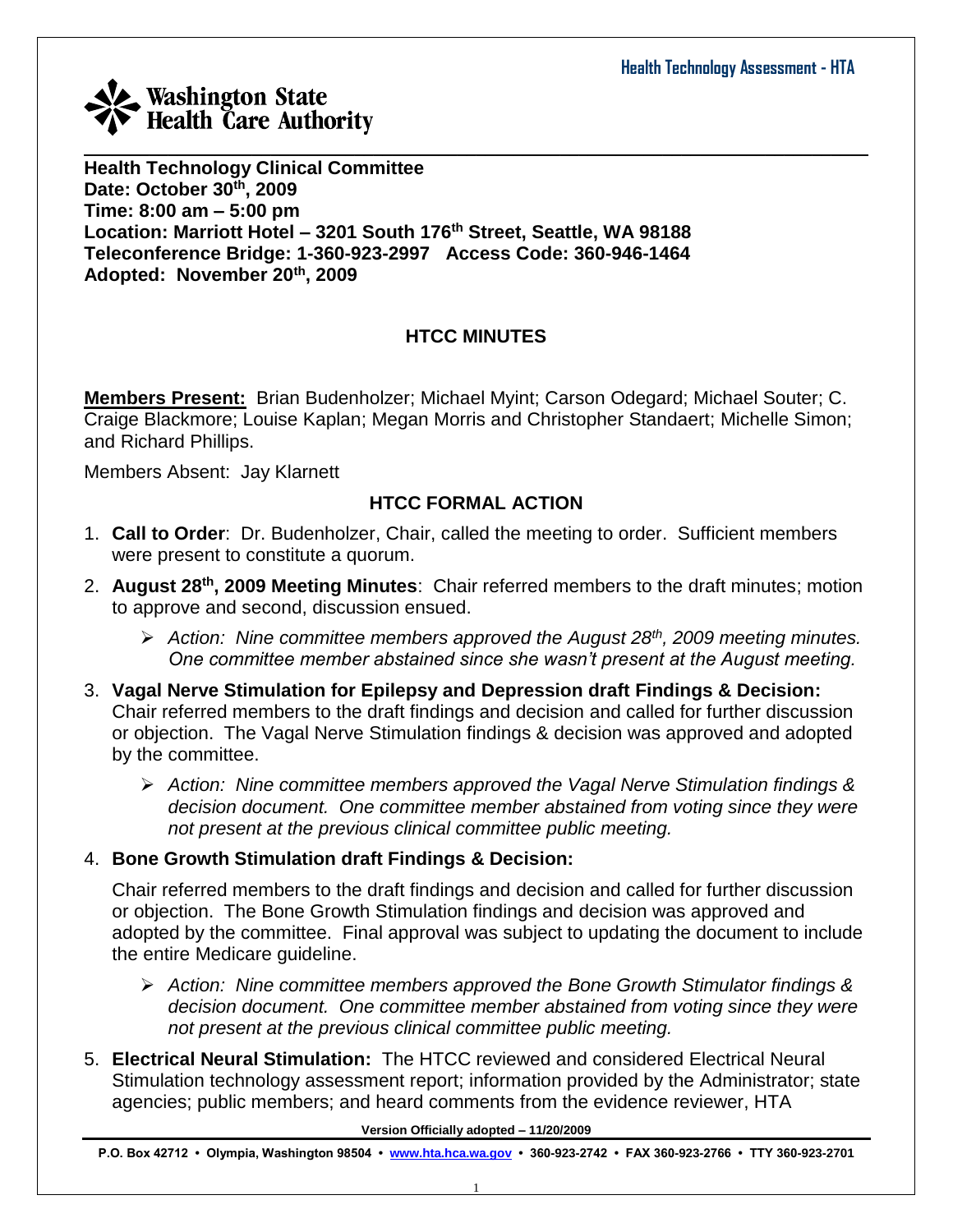program, and agency medical directors. The committee considered all the evidence and gave greatest weight to the evidence it determined, based on objective factors, to be the most valid and reliable. This decision applies to use of durable medical equipment ENS device and supplies outside of medically supervised facility settings (e.g. in home use).

| <b>HTCC COMMITTEE COVERAGE DETERMINATION VOTE</b>                                                           |  |  |  |  |  |  |
|-------------------------------------------------------------------------------------------------------------|--|--|--|--|--|--|
| Covered<br><b>Under Certain</b><br><b>Not</b><br>Covered<br>Unconditionally<br><b>Conditions</b><br>covered |  |  |  |  |  |  |
| <b>Electrical Neural Stimulation</b>                                                                        |  |  |  |  |  |  |

- *Action:* The committee chair directed HTA staff to prepare a Findings and Decision document on Electrical Neural Stimulation reflective of the majority vote
- 6. **Cardiac Stents:** The ad hoc advisory reported back their findings to the committee based on a previous motion from the August 28<sup>th</sup> public meeting to convene an ad hoc advisory group to provide expert input on potential additional groups at high risk of restenosis and any evidence supporting. The committee considered all the evidence and gave greatest weight to the evidence it determined, based on objective factors, to be the most valid and reliable. The committee updated the limitations of coverage for Cardiac Stents.

| <b>HTCC COMMITTEE COVERAGE DETERMINATION VOTE</b>                                                                  |   |  |  |  |  |
|--------------------------------------------------------------------------------------------------------------------|---|--|--|--|--|
| Covered<br><b>Under Certain</b><br><b>Not</b><br>Covered<br><b>Conditions</b><br><b>Unconditionally</b><br>covered |   |  |  |  |  |
| <b>Cardiac Stents</b>                                                                                              | 0 |  |  |  |  |

- $\triangleright$  The committee reviewed the findings and decision, and amended the limitations of coverage to read as follows:
- $\triangleright$  Limitations of Coverage:
	- Bare Metal Stents are covered without conditions
	- Drug eluting stents are conditionally covered for:
		- 1. Stent diameter of 3 mm or less;
		- 2. Length of stent(s) of longer than 15 mm placed within a single vessel;
		- 3. Patients with diabetes mellitus;
		- 4. Stents placed to treat in stent restenosis; or
		- 5. Treatment of left main coronary disease.
- *Action: Ten committee members approved the Findings and Decision document, as amended to reflect the limitations above and notation of the input and report from an ad hoc workgroup*.

**Version Officially adopted – 11/20/2009 P.O. Box 42712 • Olympia, Washington 98504 • [www.hta.hca.wa.gov](http://www.hta.hca.wa.gov/) • 360-923-2742 • FAX 360-923-2766 • TTY 360-923-2701**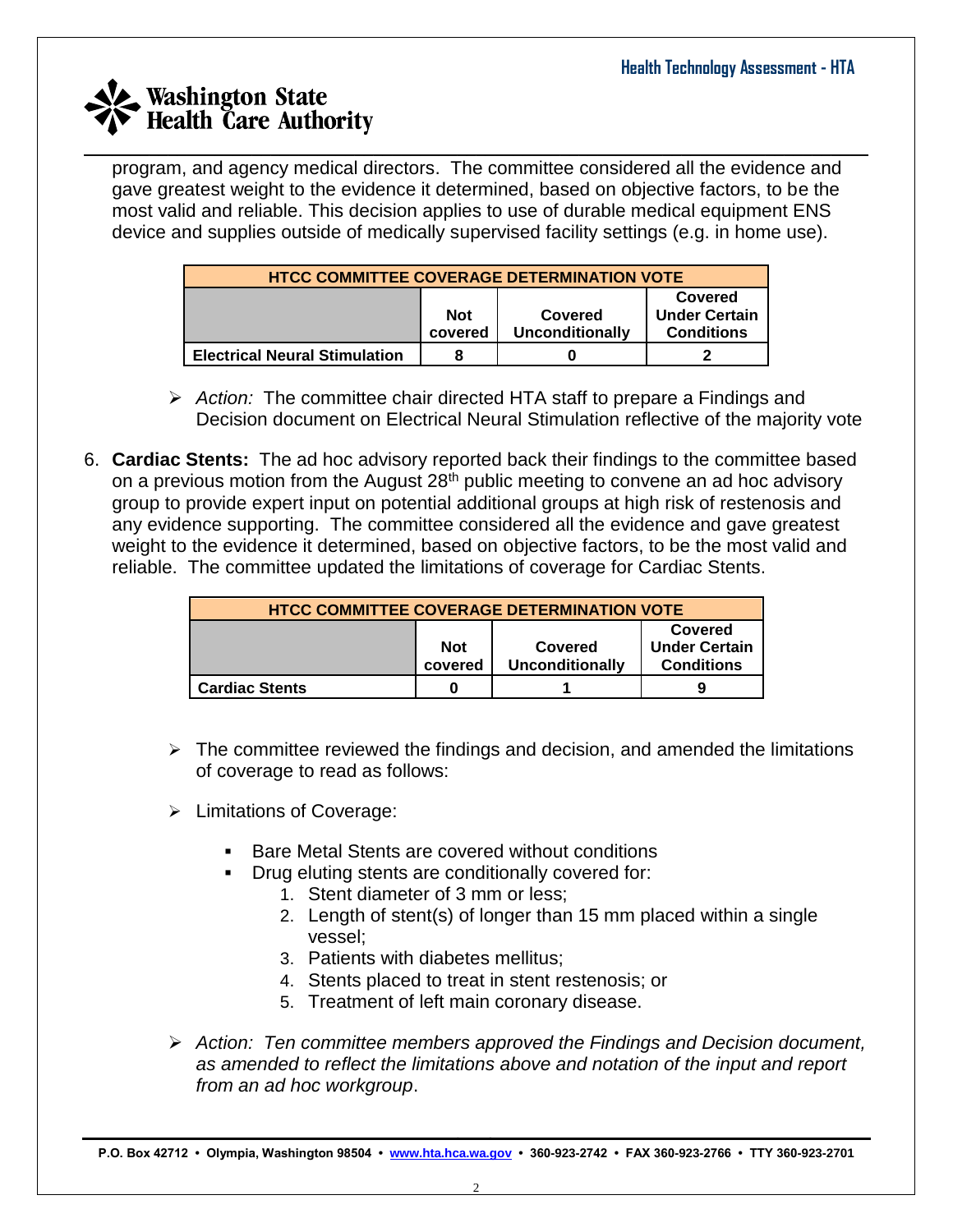## **SUMMARY OF HTCC MEETING TOPICS, PRESENTATION, AND DISCUSSION**

## **Agenda Item: Welcome & Introductions**

 $\checkmark$  The Health Technology Clinical Committee (HTCC) met on October 30<sup>th</sup>, 2009.

## **Agenda Item: Meeting Open and HTA Program Update**

Dr. Brian Budenholzer, HTCC Chair, opened the public meeting. Leah Hole-Curry, HTA Program Director, provided an overview of the agenda, meeting guide and purpose, room logistics, and introductions.

Leah Hole-Curry, HTA Program Director, provided an update on HTA program activities and outcomes.

\_\_\_\_\_\_\_\_\_\_\_\_\_\_\_\_\_\_\_\_\_\_\_\_\_\_\_\_\_\_\_\_\_\_\_\_\_\_\_\_\_\_\_\_\_\_\_\_\_\_\_\_\_\_\_\_\_\_\_\_\_\_\_\_\_\_\_\_\_\_\_\_\_\_\_\_\_\_\_\_\_\_\_\_

- Evidence Reports Underway: Calcium Scoring, Hip Resurfacing, Glucose Monitoring and Sleep Apnea Diagnosis and Treatment are currently underway with the vendor and the HTA program.
- $\checkmark$  Staffing Changes: Margaret Dennis has been hired as the HTA program manager and the contract for program clinical consultant has expired. The program is reviewing alternatives for this role.
- $\checkmark$  2010 Potential Topic Selection: The potential list for 2010 is published on our HTA website and is accepting public comment until November  $10<sup>th</sup>$ , 2009. Once all public comments have been gathered, the HCA Administrator will review and make the final selection for 2010. Potential topics include: kyphoplasty / sacroplasty / vertebroplasty; hyaluronic acid injections; spinal injections; MRI for breast cancer; CT / MRI for abdomen / pelvis; spinal cord stimulation; ABA therapy for autism; routine ultrasound for pregnancy; knee replacement and prostate specific antigen testing.

## **Agenda Item: Previous Meeting Business**

August 28<sup>th</sup>, 2009 Meeting Minutes: Chair referred members to the draft minutes and called for a motion and discussion. Minutes were circulated prior to the meeting and posted. No committee requests for changes were received.

 *Action: Nine committee members approved the August 28th, 2009 meeting minutes. One committee member abstained since she wasn't present at the August meeting.*

Vagal Nerve Stimulation Findings and Decision: Chair referred members to the draft findings and decision and called for further discussion. The draft findings and decision document was circulated prior to the meeting and posted to the website for a two week comment period. No committee requests for changes and no public comments were received.

 *Action: Nine committee members approved the Vagal Nerve Stimulation findings & decision document. One committee member abstained from voting since she was not present at the previous clinical committee public meeting.*

**Version Officially adopted – 11/20/2009** Bone Growth Stimulation Findings and Decision: Chair referred members to the draft findings and decision and called for further discussion or objection. The draft findings and decision document was circulated prior to the meeting and posted to the website for a two week comment period. No committee requests for changes were received. One manufacturer and nine provider comments encouraging coverage for non-union, delayed union, and fresh fractures were received and noting that one of the CMS national coverage indications had been omitted. A second draft findings and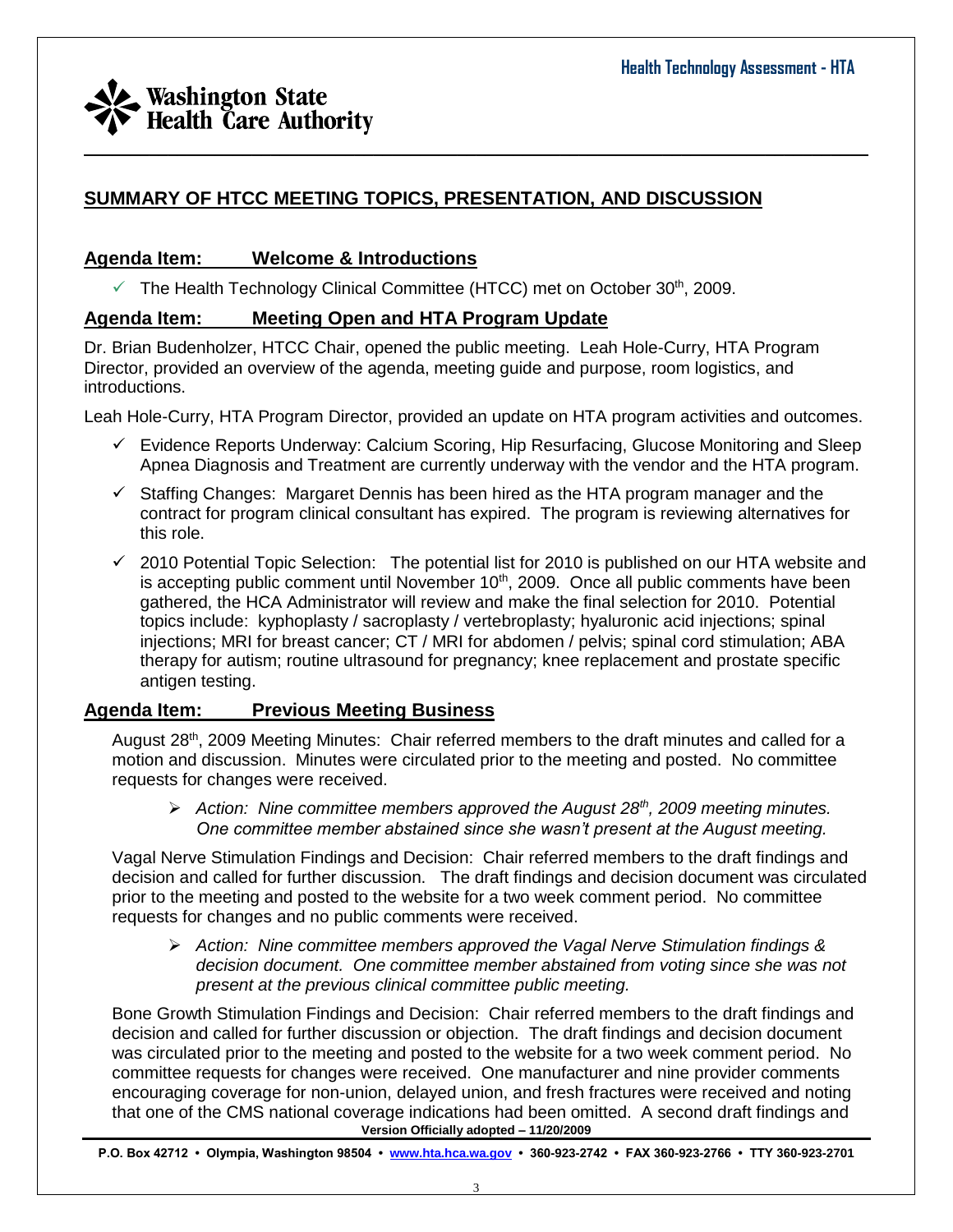decision document including all CMS coverage indications in the limitations of coverage was included in meeting package for consideration. If the second version is adopted, a conforming change to all parts of the document should be made to ensure consistency in reference to CMS coverage indications.

\_\_\_\_\_\_\_\_\_\_\_\_\_\_\_\_\_\_\_\_\_\_\_\_\_\_\_\_\_\_\_\_\_\_\_\_\_\_\_\_\_\_\_\_\_\_\_\_\_\_\_\_\_\_\_\_\_\_\_\_\_\_\_\_\_\_\_\_\_\_\_\_\_\_\_\_\_\_\_\_\_\_\_\_

 *Action: Nine committee members approved the updated Bone Growth Stimulation findings & decision document, as updated to ensure consistent references to CMS coverage throughout the document. One committee member abstained from voting since she was not present at the previous clinical committee public meeting.*

## **Agenda Item: Cardiac Stents Ad Hoc Advisory Report and Committee Decision**

Cardiac Stents: Chair referred members to the ad hoc advisory group report and called for staff update and report from the clinical chair of an ad hoc advisory committee.

- $\checkmark$  Background and staff report: the HTCC met on May 8, 2009 to review the topic of bare metal versus drug eluting cardiac stents. The committee made a draft decision to cover bare metal stents, and cover drug eluting stents under certain conditions. The draft conditions are: cover for patients at high risk of restenosis, including patients with – diabetes, vessels smaller than 3 mm, or lesions longer than 15 mm.
- $\checkmark$  Committee Discussion Majority of committee members concluded that:
	- The record is clear that evidence from multiple RCTs and registry studies that mortality and acute MI rates are not different between DES and BMS
	- There is a benefit to DES in that target vessel revascularization/target lesion revascularization rates are reduced by an average of 11%
	- This benefit was not large enough to outweigh the significant cost for all populations, but groups at high risk of restenosis may benefit the most from DES.
	- Groups at high risk of restenosis are not definitively established. The committee adopted the broadest definition, among other entities that had established restrictions.
- $\checkmark$  HTCC Decision to request Advisory Group: Upon circulation of the draft findings and decision, comments were received from a committee member and provider and professional groups expressing concerns or disagreement with the draft decision. At the August 28<sup>th</sup> HTCC public meeting, the clinical committee reviewed the draft findings and decision and public comments. Based on public input and committee discussion, the committee would like additional expert input prior to finalizing the conditional coverage criteria to ensure that additional high risk groups were not inadvertently left out.
- $\checkmark$  Ad Hoc Advisory Group Scope and Role: Participate in a group of technical experts to identify groups at high risk of restenosis and the evidence supporting it that are not currently included in the draft criteria. Approve a report to the HTCC, in time for distribution prior to the October 30, 2009 scheduled meeting. Subject to discussion within the group, provide report or testimony to the HTCC. Two HTCC members; a hospital association and agency representative; the evidence vendor and four cardiologists formed the workgroup. The workgroup met publicly, twice - on October  $5<sup>th</sup>$  and 16<sup>th</sup> and selected Dr. Mike Ring to serve as the clinical chair. The workgroup started with a review of the task and a discussion of the potential high risk categories that were included in public comment. The list was updated based on comments, and members submitted some articles and other information to a central repository; reviewed the information; and eventually provided a ranking from 0 to 10 of importance of certain risk categories. After

**Version Officially adopted – 11/20/2009**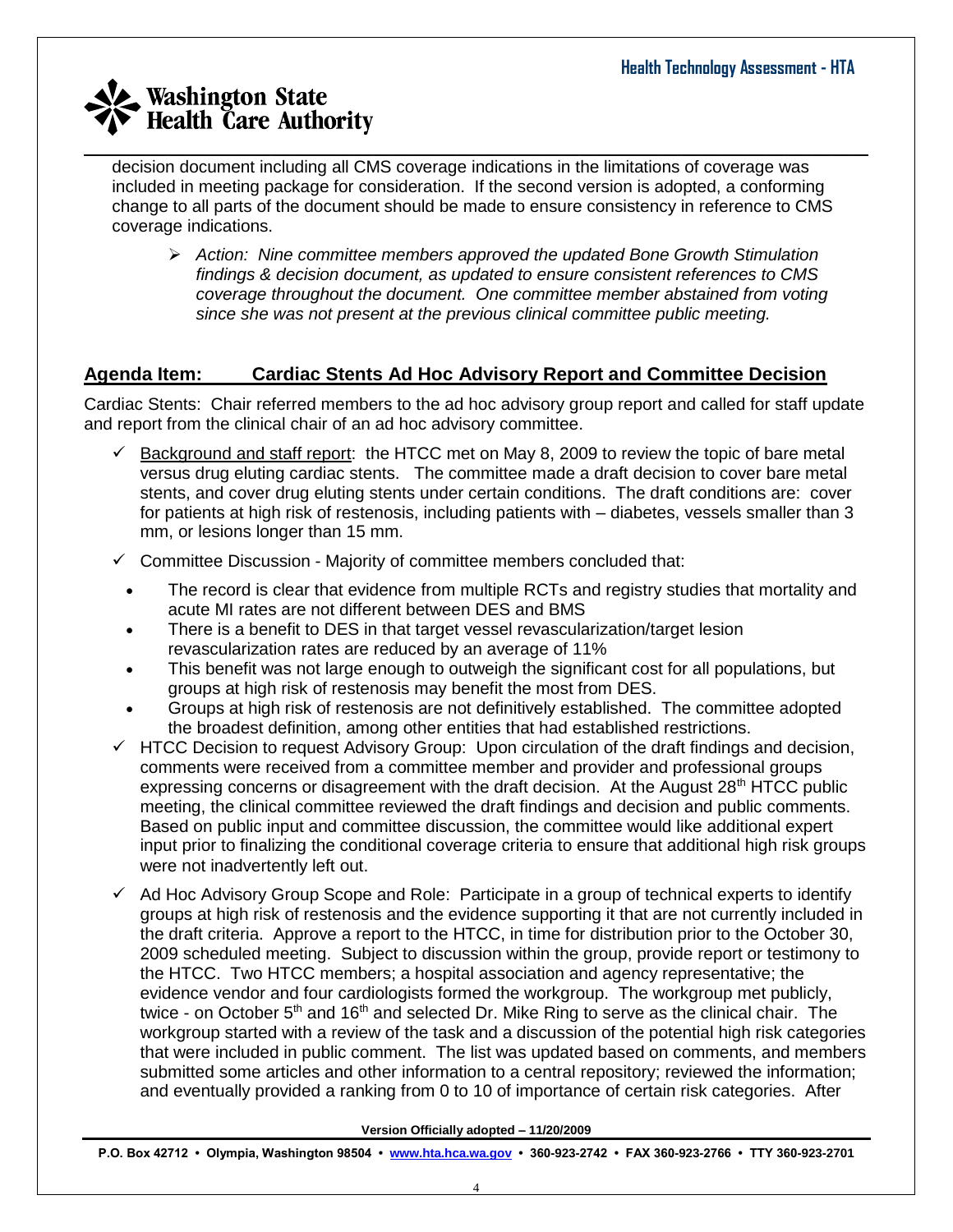second discussion, a report was produced summarizing the categories and rankings by the workgroup members.

- $\checkmark$  The ad hoc advisory group report: via the clinical chair Dr. Mike Ring and with added comments by members that were present reported back their findings to the committee. The full ad hoc report is incorporated here by reference and available on the HTA website. In summary, eight additional high risk categories were included and ranked, and two changes to the language of the current criteria were recommended.
	- Additional criteria considered: TVR for in-stent restenosis; left main coronary; bifurcation lesion; chronic total occulusion; sapheneous vein graft; ostial lesions and STEMI. Individual rankings were based on the evidence reviewed and the clinical judgment and experience of the members. Averaged rankings for all members and for cardiologists were included along with primary considerations.
	- Current criteria for vessel and lesion sizes were recommended to be changed to stent sizes: (1) less than 3 mm vessel was recommended to be changed to – Equal or less than 3.0 mm stent; and (2) greater than 15 mm lesion should be changed to greater than 15 mm of total stent placed within vessel.

## **Committee Decision**

Based on the deliberations of key health outcomes, the committee decided that it had the most complete information: a comprehensive and current evidence report, public comments, agency and state utilization information and input from an ad hoc advisory group. The committee concluded that the current evidence on drug eluting and bare metal stents supports the previous findings and decision, with the following amendments.

- $\checkmark$  The committee considered all the evidence and gave greatest weight to the evidence it determined, based on objective factors, to be the most valid and reliable. The committee updated the limitations of coverage for Cardiac Stents.
	- *Action: Ten committee members approved the Cardiac Stent findings & decision document, as updated to reflect the limitations of coverage adopted below and a reference to the inclusion and consideration of the ad hoc advisory group report.*
	- *Limitations of Coverage:* 
		- *Bare Metal Stents are covered without conditions*
		- *Drug eluting stents are conditionally covered for:*
			- *Stent diameter of 3 mm or less;*
				- *Length of stent(s) of longer than 15 mm placed within a single vessel;*
				- *Patients with diabetes mellitus;*
				- *Stents placed to treat in stent restenosis; or*
				- *Treatment of left main coronary disease*

## **Agenda Item: Electrical Neural Stimulation Topic Review**

Leah Hole-Curry, HTA Program Director, introduced the technology topic up for discussion:

 $\checkmark$  Electrical Neural Stimulation: review of the evidence of the safety, efficacy and costeffectiveness of Electrical Neural Stimulation.

**Version Officially adopted – 11/20/2009**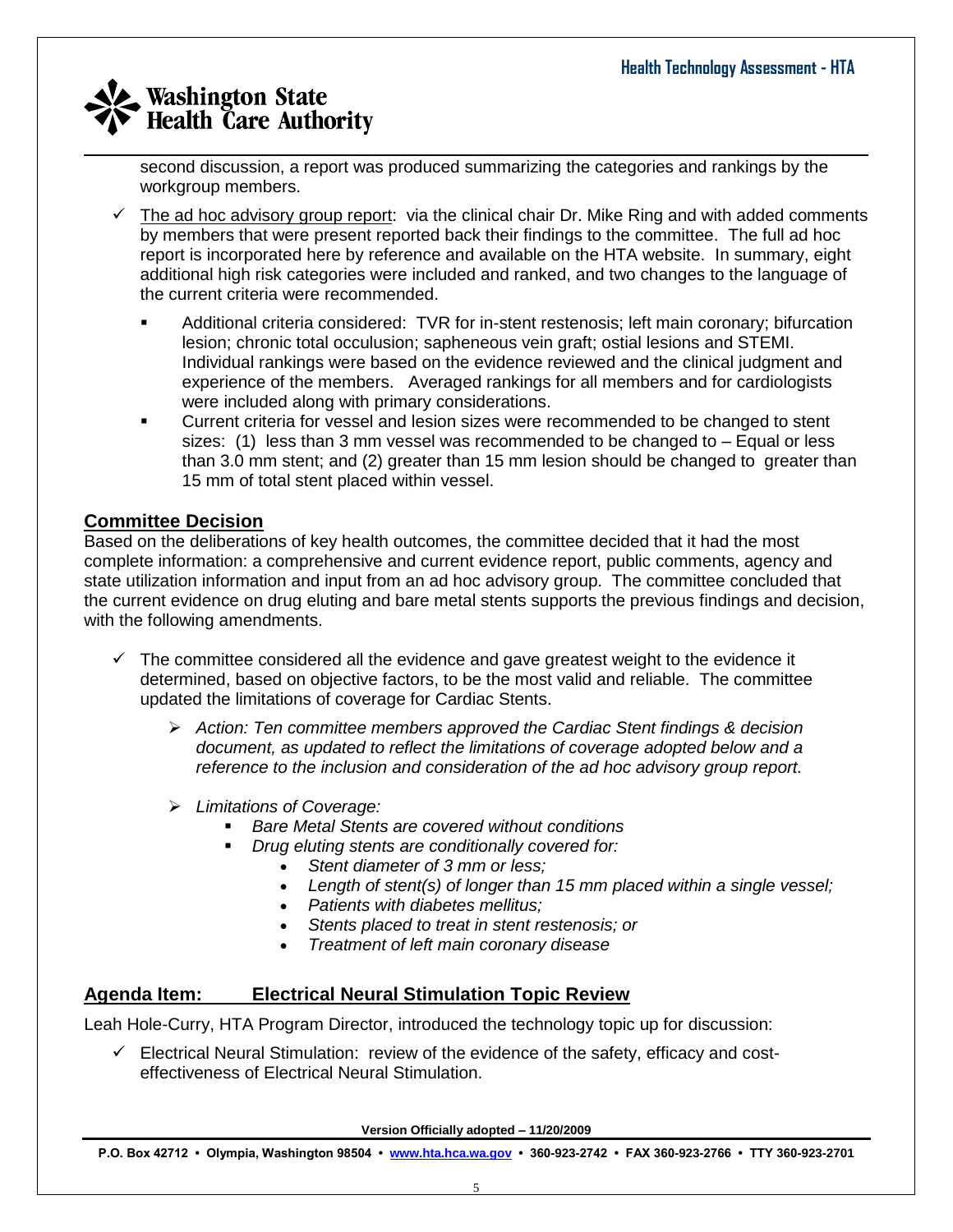#### **Electrical Neural Stimulation –**

 $\checkmark$  Electrical Neural stimulation or ENS for treatment of pain was a selected 2008 topic. Pain is a very prevalent and burdensome condition. Back pain is the most commonly reported of all types with more than 25% of adults reporting low back pain in the prior 3 months, with pain most commonly reported among adults 45 years of age and over.

\_\_\_\_\_\_\_\_\_\_\_\_\_\_\_\_\_\_\_\_\_\_\_\_\_\_\_\_\_\_\_\_\_\_\_\_\_\_\_\_\_\_\_\_\_\_\_\_\_\_\_\_\_\_\_\_\_\_\_\_\_\_\_\_\_\_\_\_\_\_\_\_\_\_\_\_\_\_\_\_\_\_\_\_

- Many treatments, increasing in number, are available to manage acute and chronic pain including physical therapies, medications, surgical intervention, neural blocks, psychotherapy, and complementary and alternative practices.
- $\checkmark$  Prioritization Criteria Review
	- o Safety concern: Low non-invasive little risk concern;
	- o High Efficacy concern: Primary concern: low quality evidence currently available for most uses; adjunct treatment confounds results; patient selection and stimulation parameters unclear; patient compliance problematic.
	- o Cost Concern: Low Cost concerns reflect mainly concern about over or mis-utilization; expansion to added treatment areas, and long term use with rental device cost
- $\checkmark$  Medicare Coverage and Clinical Guidelines:
	- o There is a National Medicare policy on ENS --
		- (CMS) will cover the use of TENS for the relief of acute post-operative pain. TENS may be covered whether used as an adjunct to the use of drugs, or as an alternative to drugs.
		- **TENS** devices, whether durable or disposable, may be used in furnishing this service.
		- In cases where TENS is used for longer than 30 days, TENS is then considered used for chronic pain, in which case the device may be covered as durable medical equipment.
		- PNT only covered if performed by a physician.
	- $\circ$  ENS Clinical Guidelines 8 guidelines identified by evidence center; six cited evidence:
		- Insufficient evidence or non-recommended: American Pain Society (acute and chronic low back); European Federation of Neurological Society (Neuropathic Pain); National Headache Foundation (Headache); Institute of Clinical System Improvement (Headache); and Ottowa Panel (Arthritis) – insufficient except wrist/hand small benefit.
		- Recommended or Evidence Supports: American College of Occupational and Environmental Medicine (selected low back conditions); University of Iowa Gerenotological Nursing Intervention (low back and knee); and Stroke Rehabilitation (not pain related – spasticity relief).

## **Agenda Item: Public Comments**

The Chair called for public comments.

**Version Officially adopted – 11/20/2009**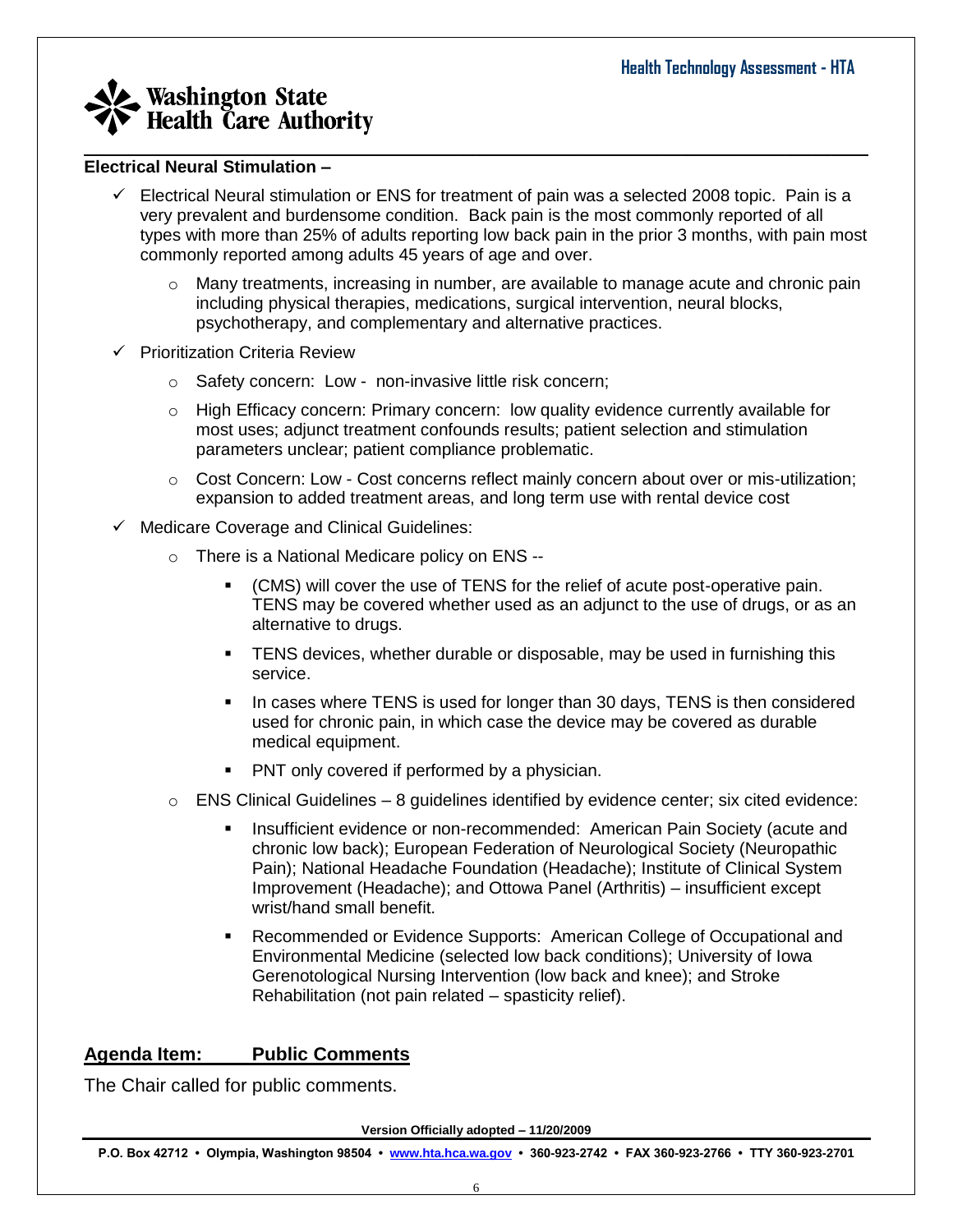- \_\_\_\_\_\_\_\_\_\_\_\_\_\_\_\_\_\_\_\_\_\_\_\_\_\_\_\_\_\_\_\_\_\_\_\_\_\_\_\_\_\_\_\_\_\_\_\_\_\_\_\_\_\_\_\_\_\_\_\_\_\_\_\_\_\_\_\_\_\_\_\_\_\_\_\_\_\_\_\_\_\_\_\_  $\checkmark$  Scheduled Public Comments: No stakeholder requested scheduled time for public comments.
	- $\checkmark$  Open Public Comments: No individuals signed up or responded to a call for public comments at the meeting.

## **Agenda Item: Electrical Neural Stimulation Topic – Agency Data**

Dr. Gary Franklin, Department of Labor & Industries (LNI), Medical Director, presented to the committee the agency utilization and outcomes for Electrical Neural Stimulation.

- $\checkmark$  Originally introduced by Rx of neural pain on basis of Melzack / Wall theory of spinal pain modulation.
- $\checkmark$  Use of technology has spread primarily to non-neural pain (e.g. chronic low back pain) questionable theoretical basis for these uses.
- $\checkmark$  Agency concerns: does it work? Evidence leaves many questions, though TENS has been used and studied for more than 30 years. If it works to relieve chronic pain – for how long? Is there improvement to function?
- $\checkmark$  Value: Costs are cumulative and related to ongoing rental / purchase of equipment and disposable accessories (e.g. leads, skin patches, custom garments with built in electrodes, etc).
- $\checkmark$  FDA approved for marketing<sup>\*</sup> for: Tx of pain and Tx of pain caused by osteoarthritis ( $* =$ approval process - 510(k) - does not require demonstration of efficacy).
- $\checkmark$  Updated Cochrane Review: update to review addressing OA of the knee (Rutjes et al., 2009) concludes: "we could not confirm that Transcutaneous Electrostimulation is effective for pain relief. The current systematic review is inconclusive, hampered by the inclusion of only small trials of questionable quality. Appropriately designed trials of adequate power are warranted."
	- $\circ$  Findings for OA knee include: 0% difference in pain improvement when using electrostimulation compared to fake electrostimulation. 3% more patients treated with electrostimulation had improved physical function compared to fake electrostimulation.
- $\checkmark$  Current Agency Policies:
	- o DSHS / UMP: No coverage policy. Use Hayes.
	- $\circ$  L&I coverage policy: TENS and inferential units / supplies are covered for symptomatic relief and management of: chronic intractable pain, and as adjunctive treatment for postsurgical and post-trauma acute pain.
		- **L&I coverage through one contracted DME provider.**

#### **Number of Devices Rented / Purchased Per Year**

| UMP, Medicaid & L&I  |       |       |       |       |              |  |  |
|----------------------|-------|-------|-------|-------|--------------|--|--|
| <b>HCPCS CODES</b>   | 2005  | 2006  | 2007  | 2008  | <b>Total</b> |  |  |
| E0720 (TENS, 2 lead) | 4     | 15    | 47    | 29    | 95           |  |  |
| E0730 (TENS, 4 lead) | 5,336 | 6.676 | 7.485 | 8.982 | 28.479       |  |  |
| Total                | 5.340 | 6.691 | 7,532 | 9.011 | 28,574       |  |  |

\*Includes multiple instances, such as rental units

\*\*Code E0720 is not covered by L&I

**Version Officially adopted – 11/20/2009**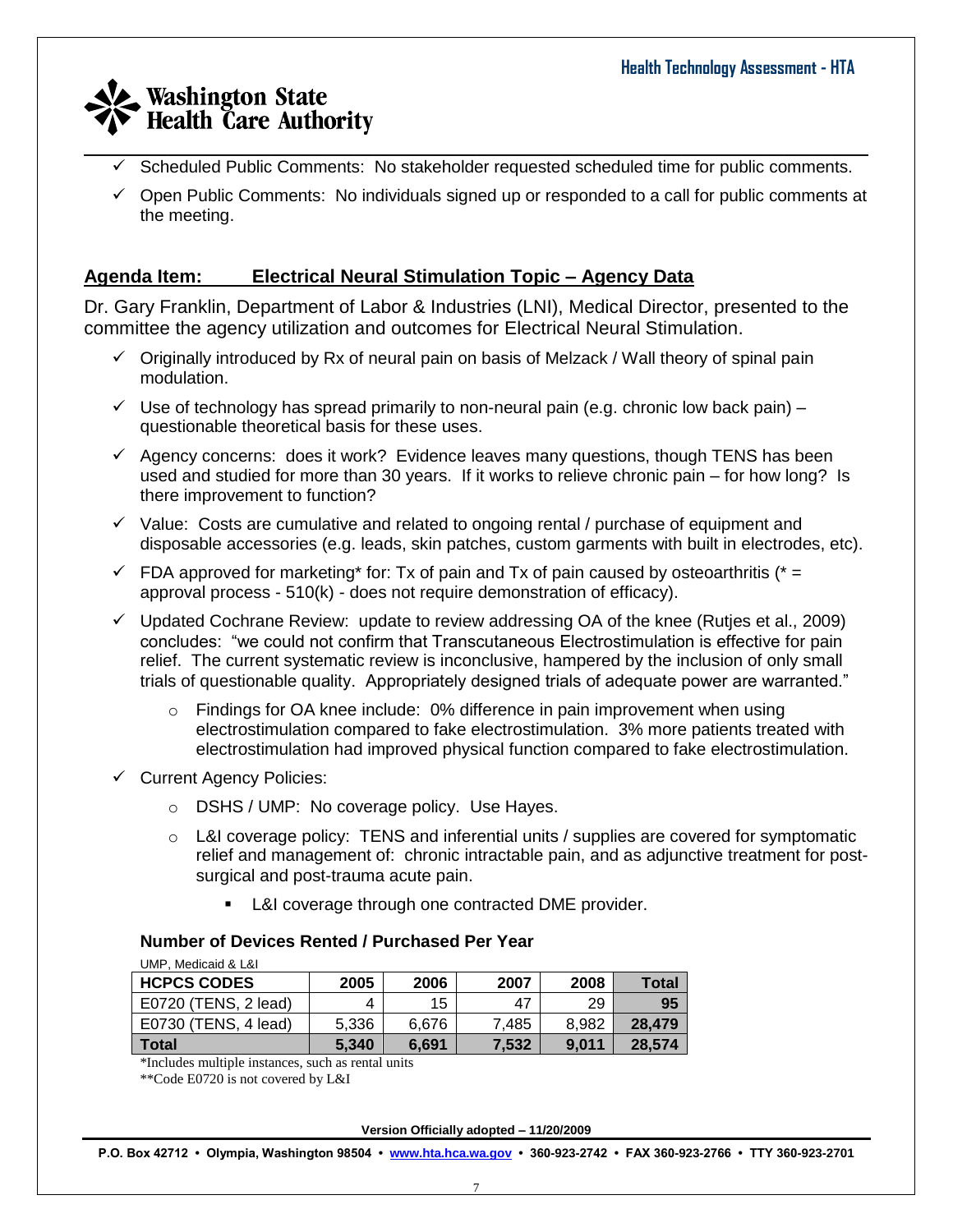

### **Distinct Patient Counts by Year**

| UMP. Medicaid & L&I* |       |       |       |       |  |  |
|----------------------|-------|-------|-------|-------|--|--|
| <b>HCPCS CODES</b>   | 2005  | 2006  | 2007  | 2008  |  |  |
| E0720 (TENS, 2 lead) | 3     |       | 26    | 18    |  |  |
| E0730 (TENS, 4 lead) | 1.792 | 2,163 | 2.661 | 2.998 |  |  |
| <b>Total</b>         | 1.795 | 2,170 | 2.687 | 3,016 |  |  |

### **Total\* Payments for Electrical Nerve Stimulation**

UMP, Medicaid & L&I

|       | 2005 | 2006 | 2007 | 2008 | Total                                                                                                      |
|-------|------|------|------|------|------------------------------------------------------------------------------------------------------------|
| Total |      |      |      |      | $\frac{1}{2537,852}$ $\frac{1}{2655,163}$ $\frac{1}{2748,314}$ $\frac{1}{2907,229}$ $\frac{1}{22,848,558}$ |



- $\checkmark$  Utilization Summary: Per patient costs relatively stable; recent trend upward in total expenditures; some claim experience shows extended rental periods (many months); and increase appears due to more injured workers receiving TENS treatment.
- $\checkmark$  Agency Recommendations:
	- $\triangleright$  Non-coverage for most conditions.
	- $\triangleright$  If committee finds evidence suggestive of benefit, allow only with monitoring of pain and function.
		- **E** Limit to 3 month time period with extension only based on demonstrated improvement during initial treatment period.

## **Agenda Item: Evidence Review Presentation**

Spectrum Research presented an overview of their evidence report on Electrical Neural Stimulation.

**Version Officially adopted – 11/20/2009**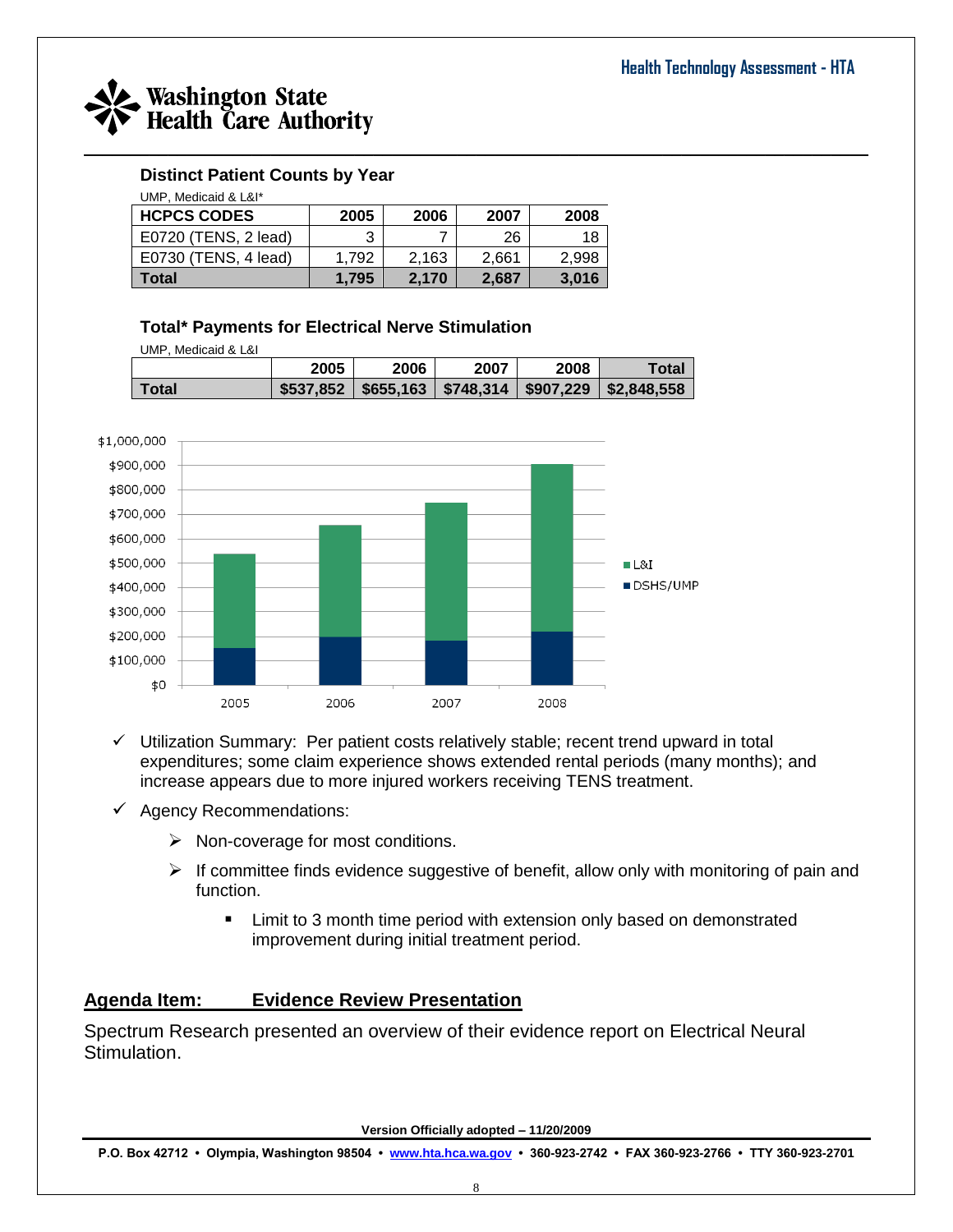- Background: pain is one of the most common causes of disability in the United States. Low back pain, headache, and joint pain, aching, or stiffness are among the most common complaints.
	- $\circ$  Types of acute pain: procedural pain, pre-and postoperative pain, post-traumatic pain, dental procedures, and labor pain.
	- $\circ$  Conditions that can lead to chronic pain: arthritis, low back pain, and other musculoskeletal problems.
- $\checkmark$  Transcutaneous electrical stimulation (TENS) is a commonly prescribed treatment. Estimates of use are limited, but there were 275,000 reported TENS prescriptions in 1991. Proponents estimate 50% - 80% of chronic pain patients and 6% - 44% of acute pain patients benefit from TENS. Although TENS has been widely adopted, it is unclear that benefit has been established for pain relief in high quality studies.
- $\checkmark$  Inclusion Criteria: Cochrane reviews previously published Cochrane reviews on the use of ENS for the treatment of acute or chronic pain (in adult populations) form the basis of this of this HTA. Included: TENS and other non-invasive forms of ENS; Interferential (IFC) therapy (also called diadynamic); and Percutaneous Neuromodulation therapy (PNT).
	- $\circ$  Excluded: percutaneous electrical nerve stimulation (PENS), acupuncture / electroacupuncture, spinal cord stimulation, deep brain stimulation.
- $\checkmark$  RCTs that assessed ENS via comparison with placebo (sham), control, or other treatments provide the focus for new evidence since publication of the Cochrane reviews.
- $\checkmark$  Literature Search: electronic databases and HTA sites searched up through August 2009 using a systematic approach; 4 previous health technology assessments or similar reports; 11 Cochrane reviews; and 1,676 potentially relevant recent RCTs.
- $\checkmark$  Interventions: treatment with TENS involves the transmission of electrical energy from an external stimulator to the peripheral nerve system via cutaneously placed conductive gel pads (electrodes). Usually have a single channel (with two electrodes) or dual channels (with four electrodes). Manner in which the current is delivered can vary in frequency, intensity, pulse width, electrode placement and duration.
	- $\circ$  Conventional (high frequency) TENS generally 25 150 Hz (or pulses / second) in frequency and  $1 - 2$  mA in amplitude (or intensity). Patient feels constant tingling / prickling sensation, sometimes even numbness.
	- $\circ$  Acupuncture-like (low frequency) TENS generally 1 10 Hz in frequency and 15 20 mA in intensity. Intensity set close to tolerance limit of patient, leading to muscle contraction that is usually less comfortable for patient.
	- $\circ$  Pulse duration (width) set anywhere from 10 1000 usec generally shorter for conventional TENS (e.g., 40 – 75 µsec) than for acupuncture-like TENS (ALTENS; e.g.,  $150 - 250$  usec).
	- $\circ$  Electrode placement usually at the site of pain, but other locations (e.g., over cutaneous nerves, trigger points, acupuncture sites) are commonly used as well.
	- $\circ$  With respect to duration, TENS can be used for single sessions or multiple sessions, over a short period of time or a long period of time, with varying durations of individual sessions.

**Version Officially adopted – 11/20/2009**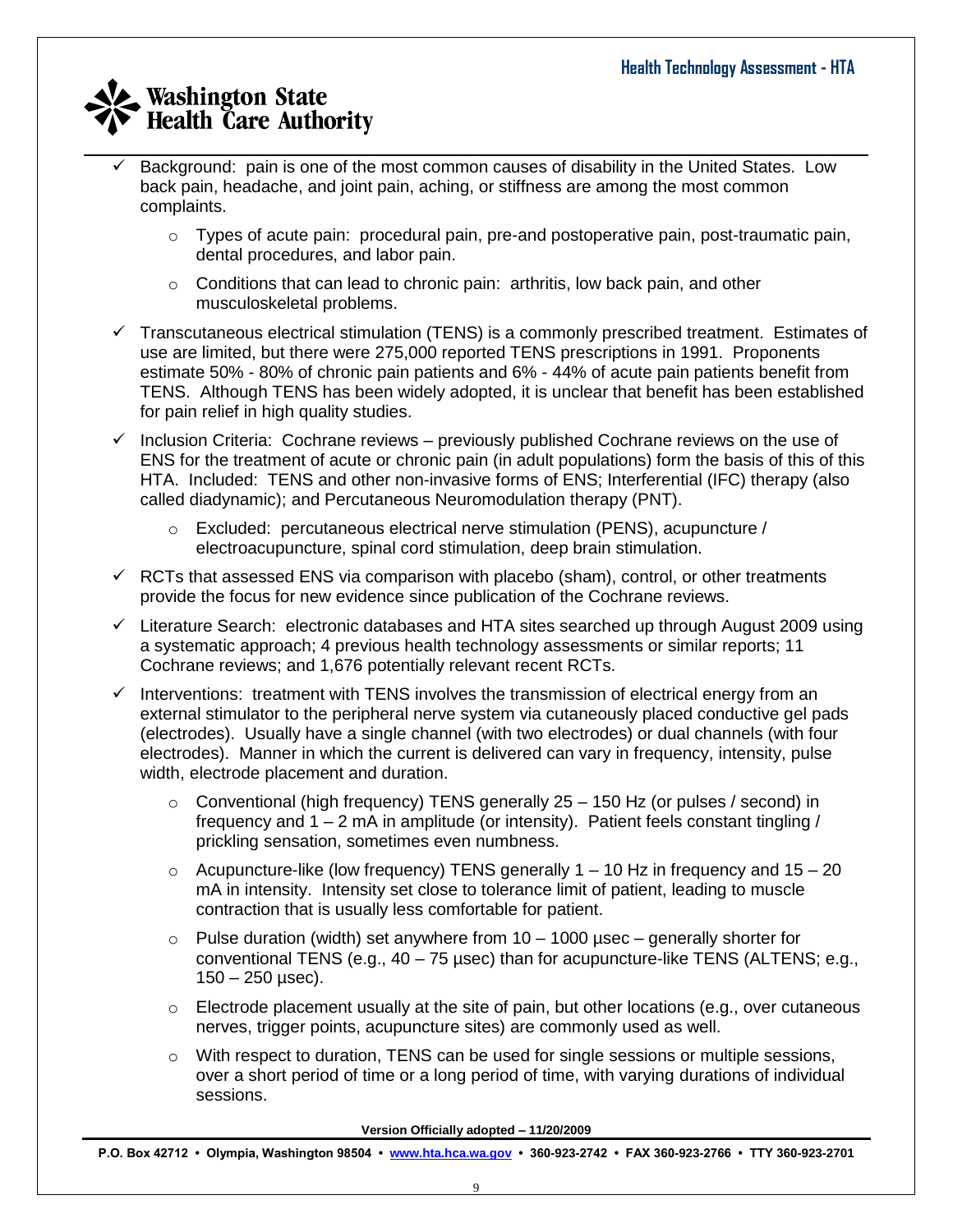- \_\_\_\_\_\_\_\_\_\_\_\_\_\_\_\_\_\_\_\_\_\_\_\_\_\_\_\_\_\_\_\_\_\_\_\_\_\_\_\_\_\_\_\_\_\_\_\_\_\_\_\_\_\_\_\_\_\_\_\_\_\_\_\_\_\_\_\_\_\_\_\_\_\_\_\_\_\_\_\_\_\_\_\_ Comparators included: placebo (sham) TENS; control (no treatment / routine care); pharmacologic interventions; non-pharmacologic interventions; other standard forms of noninvasive ENS. Excluded: Invasive treatments (PENS, acupuncture, spinal cord stimulators, deep brain stimulation).
	- $\checkmark$  Pain Scales
		- $\circ$  Visual Analog Scale (VAS): commonly a series of lines 100 mm in length, with the left and right ends labeled 'no pain' and 'worse pain possible'; alternatively, they can be labeled 'no pain relief' and 'complete relief of pain'.
		- $\circ$  Verbal Numerical Scale: correlates well with 100 mm VAS scores; 0 corresponds to 'no pain' and 10 to 'maximum pain possible'; alternatively, they can correspond to 'no relief' and 'complete relief'.
	- Key Question #1 -- Summary of Findings for Efficacy and Effectiveness for:
		- o *Acute Pain –*
			- **Included 12 studies, 6 of which had sufficient extractable data. Pain associated with** medical procedures (e.g., Sigmoidoscopy), hemophiliac pain, acute trauma (e.g., sprains or fractures), postpartum contraction, acute oro-fascial pain, post thoracotomy, rib fractures, and neuropathic pain. Statistically significant benefit for acute pain in only two studies: after two weeks of treatment of TENS vs. placebo (N=50) and when high amplitude TENS was compared to low amplitude control (N=20).
			- Cochrane review authors concluded that definitive conclusions about the effectiveness of TENS as a treatment for acute pain in adults cannot be made.
			- Overall Strength of Evidence = Low
			- o *Labor Pain –*
				- Pain Relief: severe labor pain was reduced in two studies (N=190) of TENS applied to acupuncture points. Recent RCT did not observe a significant difference between TENS vs. sham (applied to back). Patient Satisfaction: significantly more women reported satisfaction with labor pain relief compared to sham, whether applied to back or acupuncture points (5 studies, N=673). Cochrane review authors concluded that there is only limited evidence that TENS reduces pain during labor.
				- Overall Strength of Evidence = Moderate
			- o *Dysmenorrhea –*
				- Pain Relief: more women reported relief of dysmenorrhea with HFTENS vs. sham when measured categorically (2 studies, N=106) or using VAS (1 study, N=18); not observed for LFTENS (4 studies). Analgesic Consumption: there was not a significant difference in dysmenorrhea between HFTENS and sham, except in a small study (N=24) reporting number of analgesic tablets taken. Cochrane review authors concluded that HFTENS was effective for the treatment of dysmenorrhea in a number of small trials, but evidence was insufficient to determine the effectiveness of LFTENS.
				- Overall Strength of Evidence = Low
			- o *Chronic Pain –*
				- Included 25 studies (N=1281); did not present individual-study level data.

**Version Officially adopted – 11/20/2009**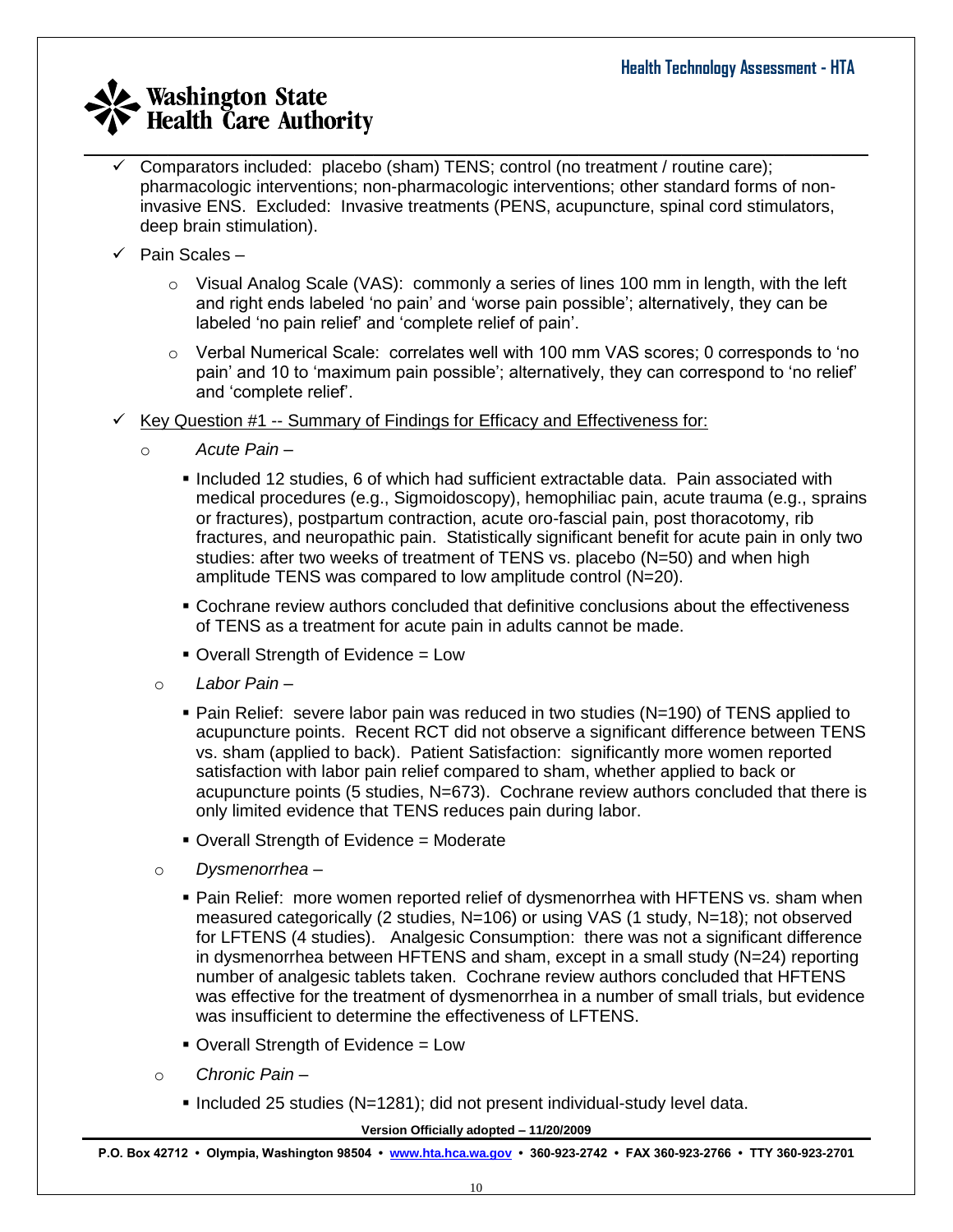- Pain associated with rheumatoid arthritis, osteoarthritis, pancreatitis, myofascial pain, diabetic neuropathy, and low back pain. Patients treated with TENS were more likely to report overall positive effects with treatment for chronic pain when compared to sham within the first week, but this advantage decreased over time (average 4 weeks followup; only 3 studies long-term). Three of 7 studies looking at multiple dose treatments reported active TENS to be favored over sham. Cochrane review authors concluded that published literature lacks the methodological vigor or robust reporting to make confident assessments of the role of TENS in treatment of chronic pain.
- Overall Strength of Evidence = Moderate
- o *Osteoarthritis of the Knee –*
	- Statistically significant reductions in knee pain with TENS treatment compared to sham (6 studies, N=254). Patients treated with TENS were four times as likely to report improvements in knee pain immediately after treatment (5 studies, N=214) and during follow-up (2 studies, N=62) when compared to sham. In subgroup analysis, knee pain improvement was statistically significant in high quality studies, studies of repeated TENS application, and studies with treatment durations of at least 4 weeks.
	- Greater improvement knee stiffness, quadriceps muscle strength, 50ft walking time, knee flexion for ALTENS (N=50) and knee stiffness TENS / ALTENS (2 studies, N=90). Cochrane review authors concluded that TENS and ALTENS are effective in pain control over placebo; still more well designed studies with standard protocols and adequate sample sizes are needed.
	- Overall Strength of Evidence = Moderate
- o *Chronic Low Back Pain –*
	- Cochrane review included 4 studies (N=585) and two small recent RCTs were identified; sample sizes in most studies were small. Only one study reported statistically significant pain relief with TENS use when compared to placebo. Cochrane review authors concluded that evidence from the small number of placebo-controlled trials does not support the use of TENS in the routine management of chronic low back pain.
	- Overall Strength of Evidence = Low
- o *Rheumatoid Arthritis in the Hand –*
	- Cochrane review identified 3 small studies that were too heterogeneous with respect to TENS treatment (type, treatment schedule) to allow for meta-analysis. Results were mixed – one study showing a statistically significant improvement in pain when compared to placebo but the other two did not. Muscle power and work scores were not statistically different between ALTENS and placebo after 3 weeks of treatment in a single study (N=32).
	- Overall Strength of Evidence = Very Low
- o *Neck Disorders –*
	- Cochrane Review included 5 studies that looked at TENS and 1 that looked at interferential current therapy compared with use of a cervical collar; two studies excluded because TENS included in combination with other therapies. Only one study (N=38) reported greater reduction in pain intensity with TENS treatment applied in a

**Version Officially adopted – 11/20/2009**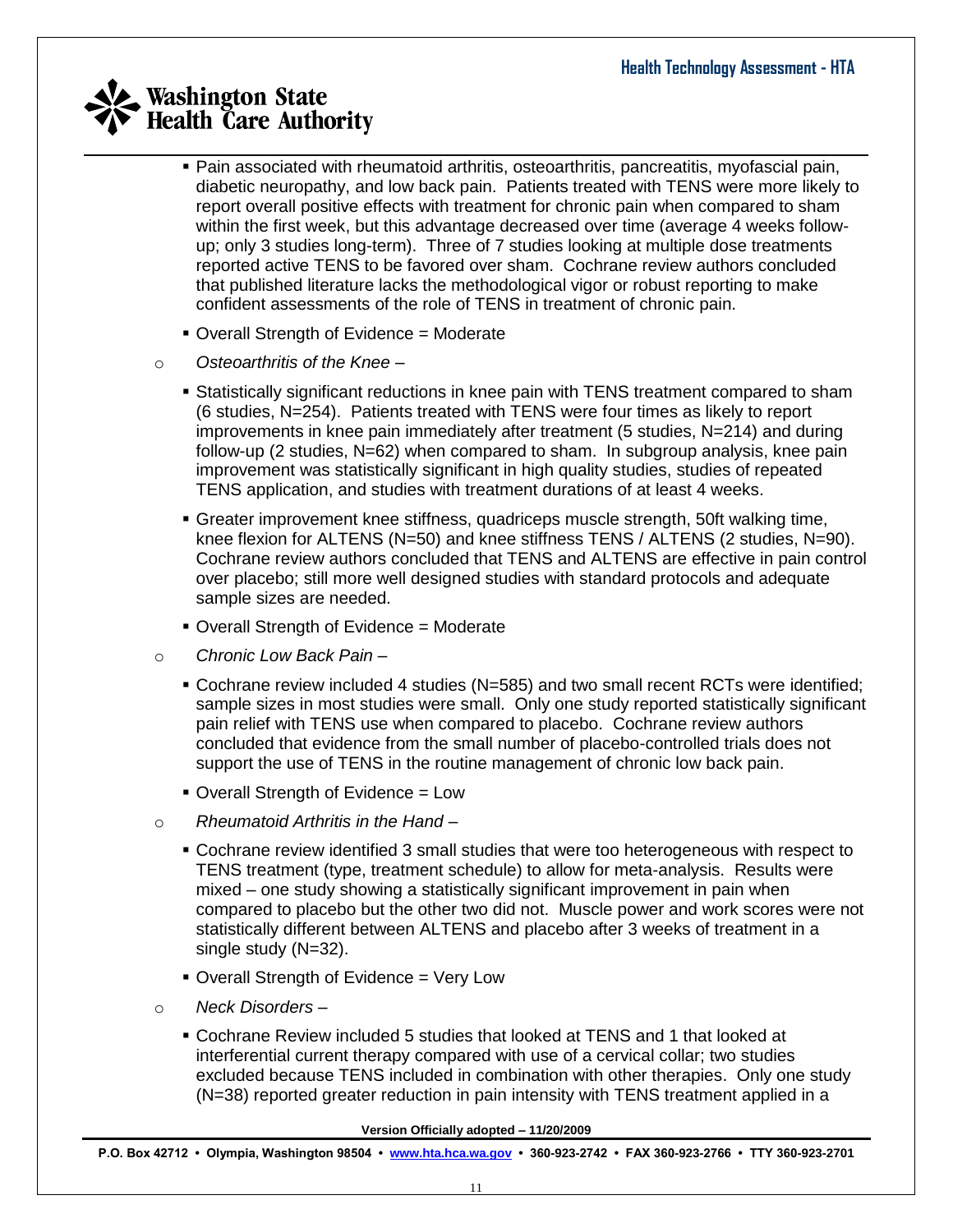single 20-minute session compared to placebo. Cochrane Review authors concluded that definitive statements on electrotherapy for mechanical neck disorders could not be made due to lacking, limited, and conflicting evidence

- Overall Strength of Evidence = Low
- o *Post-Stroke Shoulder Pain –*
	- Cochrane Review included 4 studies that compared TENS, functional electrical stimulation and HFTENS with placebo or control; only two of these studies assessed pain relief. Results were mixed; patients treated with electrical stimulation had lower pain scores in one study than control, but those treated with TENS did not. Two studies reported benefits for passive humeral lateral rotation with treatment by TENS (N=40) and functional electrical stimulation (N=26). Cochrane Review authors concluded that the evidence from RCTs does not confirm or refute that electrical stimulation around the shoulder after stroke influences reports of pain
	- Overall Strength of Evidence = Very Low
- o *Cancer Pain –*
	- Cochrane Review included only 2 small studies of TENS effect on cancer pain. No statistically significant differences were observed between TENS and control groups. Cochrane Review authors concluded that the results are inconclusive due to a lack of suitable RCTs.
	- **Overall Strength of Evidence = Very Low**
- Key Question 2: Safety Summary -
	- $\circ$  TENS is generally regarded as safe. Other than minor skin irritation (burning, tingling, or discomfort) at the electrode site, no major adverse effects reported. Unclear how much of this is due to under-reporting, but given the non-invasiveness of the treatment, one would expect the risk of adverse effects to be low.
		- Overall Strength of Evidence = Low
- $\checkmark$  Key Question 3: Summary of Economic Analysis
	- $\circ$  None of the previously reported HTAs contained formal economic analyses specific to TENS. No full economic analyses were found in the published peer-reviewed literature. This information only represents cost information, however, and does not inform on costeffectiveness.
	- $\circ$  There is insufficient evidence from one costing study on chronic pain in which simulated cost savings estimates for medications over 12 months ranged from \$240-\$560 (in 1994) US Dollars per patient and \$1052 assuming 12 PT/OT visits in 6 months.
		- **Based on interview of patients via telephone** patients selected by Empi, who funded the study
		- Overall Strength of Evidence = Very Low
- $\checkmark$  What We Know: Summary

**Version Officially adopted – 11/20/2009**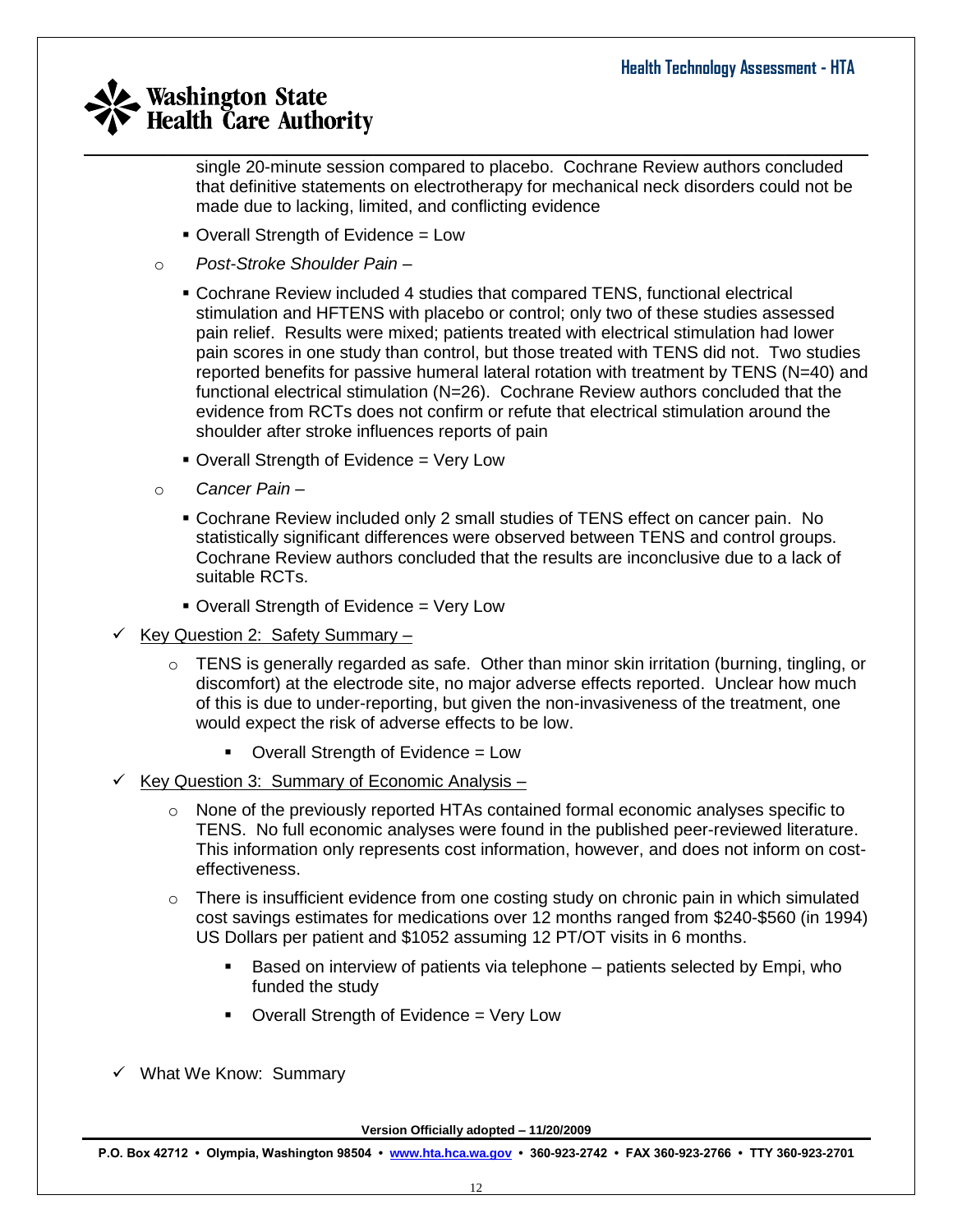

| Condition                    | SoE      | lssues/Limitations                                                                                                               | Conclusions                                                                                                                                                                                                                                                                                             |
|------------------------------|----------|----------------------------------------------------------------------------------------------------------------------------------|---------------------------------------------------------------------------------------------------------------------------------------------------------------------------------------------------------------------------------------------------------------------------------------------------------|
| <b>Acute Pain</b>            | Low      | Small number studies,<br>heterogeneity intervention<br>and outcome.                                                              | Cannot draw conclusions.                                                                                                                                                                                                                                                                                |
| Labor Pain                   |          | Moderate Small number studies of pain<br>severity, inconsistent results.                                                         | Limited evidence that TENS<br>applied to acupoints may be<br>effective; patients treated with<br>TENS reported higher<br>satisfaction.                                                                                                                                                                  |
| Primary<br>Dysmenorrhea      | Low      | Small N's, inconsistent results<br>(particularly LFTENS).                                                                        | Evidence HFTENS reduces pain<br>in small number studies; but<br>insufficient data for LFTENS.                                                                                                                                                                                                           |
| <b>Condition</b>             | SoE      | <b>Issues/Limitations</b>                                                                                                        | <b>Conclusions</b>                                                                                                                                                                                                                                                                                      |
| <b>Chronic Pain</b>          |          | of studies; however,<br>numerical data not presented but decreased over time.<br>and consistency across studies<br>not explicit. | Moderate Based on number and quality Pain relief improved with TENS<br>use within 1 week of treatment,                                                                                                                                                                                                  |
| OA of the<br>Knee            |          | Moderate Small N's; reduced<br>heterogeneity allowed for<br>meta-analysis.                                                       | TENS was found to be superior<br>to placebo, with the difference<br>both statistically significant and<br>clinically important<br>(particularly immediately<br>following treatment).<br>Single study suggests that PNT<br>is more effective than placebo,<br>but only immediately following<br>therapy. |
| Chronic LBP                  | Low      | Small number of studies, small Only a single study indicated<br>N's.                                                             | benefit with TENS; cannot<br>draw conclusions.                                                                                                                                                                                                                                                          |
| Condition                    | SoE      | <b>Issues/Limitations</b>                                                                                                        | <b>Conclusions</b>                                                                                                                                                                                                                                                                                      |
| RA in the<br>Hand            | Very Low | Small number of studies,<br>heterogeneous; mixed results. improvement; cannot draw                                               | Only 1 of 3 studies showed<br>conclusions.                                                                                                                                                                                                                                                              |
| Neck<br>Disorders            | Low      | Small number of studies,<br>heterogeneous, mixed results.                                                                        | Cannot draw conclusions.                                                                                                                                                                                                                                                                                |
| Post-Stroke<br>Shoulder Pain | Very Low | Small number of studies;<br>mixed results.                                                                                       | No conclusions can be drawn<br>on pain improvement; TENS<br>may improve functional<br>outcome of PHLR.                                                                                                                                                                                                  |
| Cancer Pain                  |          | N's.                                                                                                                             | Very Low Small number of studies, small No differences were observed,<br>but conclusions cannot be<br>drawn from these two studies.                                                                                                                                                                     |
|                              |          | Version Officially adopted - 11/20/2009                                                                                          |                                                                                                                                                                                                                                                                                                         |

\_\_\_\_\_\_\_\_\_\_\_\_\_\_\_\_\_\_\_\_\_\_\_\_\_\_\_\_\_\_\_\_\_\_\_\_\_\_\_\_\_\_\_\_\_\_\_\_\_\_\_\_\_\_\_\_\_\_\_\_\_\_\_\_\_\_\_\_\_\_\_\_\_\_\_\_\_\_\_\_\_\_\_\_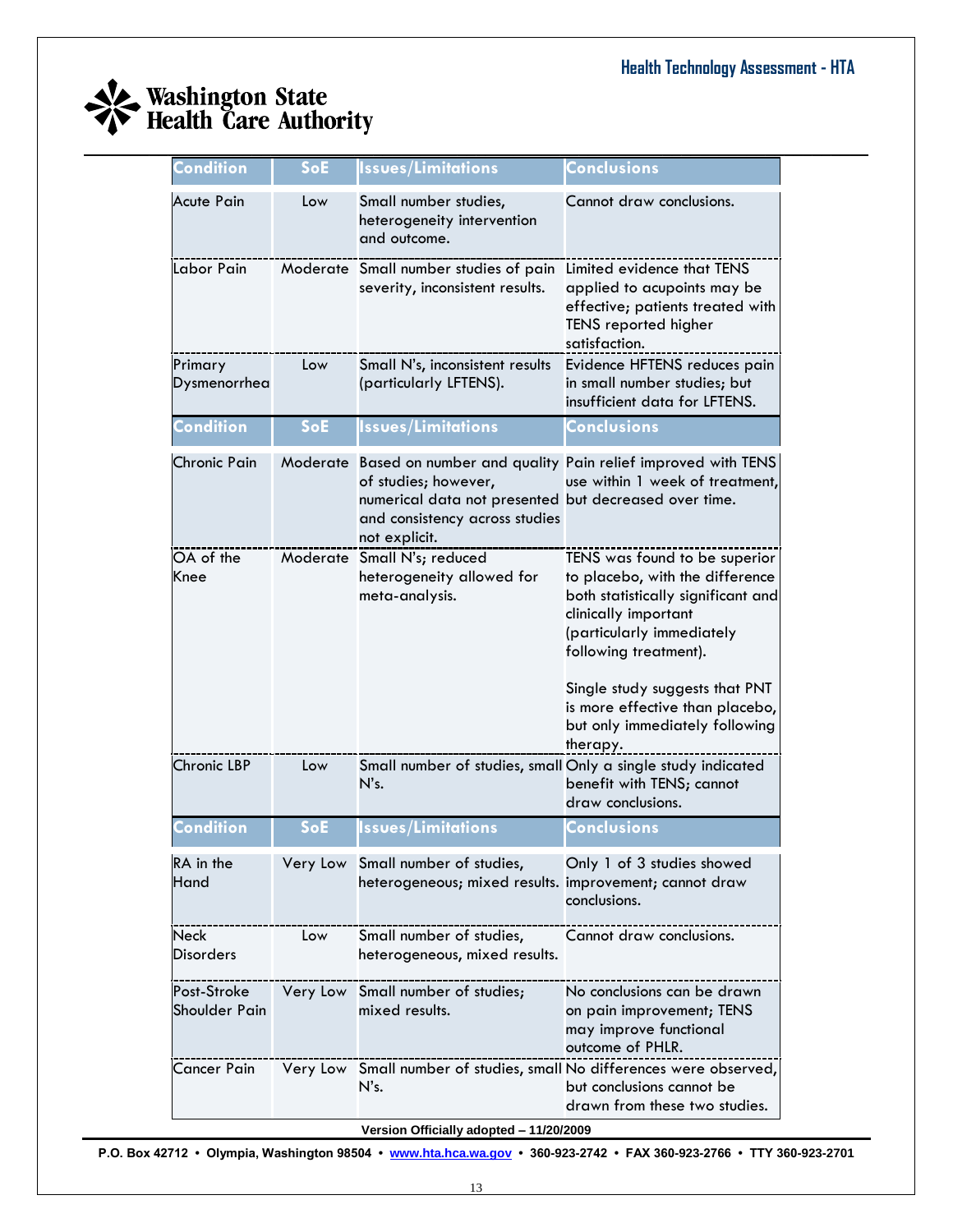

- $\checkmark$  Remaining Questions: Although the primary evidence in this assessment comes from Cochrane Reviews, meta-analyses were not appropriate for most of the data given the heterogeneity in study populations, intervention characteristics, and outcome measures.
	- $\circ$  For many of the outcomes, there were a small number of studies, with small sample sizes. Additionally, even many of the well-designed studies only applied TENS in a single session or for a short duration.
	- $\circ$  These limitations preclude the drawing of concrete conclusions. More evidence is needed to support or reject TENS as an effective treatment for acute and chronic pain.
- $\checkmark$  Systematic Review Search Results: Eight Cochrane Reviews that included 86 studies. Search found N=1676 articles  $\rightarrow$  N=1668 Excluded at Abstract  $\rightarrow$  N=9 Full Article Review  $\rightarrow$  N=6 Included  $\rightarrow$  N=3 Excluded.

## **Agenda Item: HTCC Electrical Neural Stimulation Discussion and Findings**

Brian Budenholzer, Committee Chair, led a discussion of the evidence related to the safety, efficacy, and cost effectiveness of Electrical Neural Stimulation beginning with identification of key factors and health outcomes, and then a discussion of what evidence existed on those factors.

#### **1. Evidence availability and technology features**

- 1.1 The evidence based technology assessment report indicates that pain is burdensome and costly; an important and common medical concern and one of the most common causes of disability in the US. Types of acute pain: procedural pain, pre-and postoperative pain, posttraumatic pain, dental procedures, and labor pain. Conditions that can lead to chronic pain: arthritis, low back pain, headache, joint pain, aching and other musculoskeletal problems.
- 1.2 The evidence based technology assessment report indicates that electrical neural stimulation (ENS) is a commonly prescribed treatment. Different devices use electrical stimulation of nerves via pads on the skin, which are placed either at sites of pain or various other trigger locations, and delivering varying pulse, duration, and frequency of stimulation. Estimates of use are limited, but there were 275,000 reported ENS prescriptions in 1991. Proponents estimate 50% - 80% of chronic pain patients and 6% - 44% of acute pain patients benefit from ENS. However, although ENS has been widely adopted, it is unclear that benefit has been established for pain relief in high quality studies.
- 1.3 The evidence based technology assessment report searched peer reviewed medical literature, submitted comments and other sources and focused on summarizing and updating eight previously conducted Cochrane reviews that looked at a total of 86 studies. The Cochrane reviews included 3 to 25 randomized control trials each, and 6 new randomized control trials were identified. Overall many of the individual studies had limitations in size and design.
	- These articles addressed multiple ENS devices applied to different acute and chronic pain. The primary devices reported on were TENS - either 2 or 4 lead, with varying frequency and duration; ALTENS and PNT devices were also reported on. The different Cochrane reviews focused on various pain types such as acute, labor, chronic, low back, knee osteoarthritis, dysmenorrheal, and rheumatoid arthritis with the most numerous reports identified (25) for chronic pain.

**Version Officially adopted – 11/20/2009**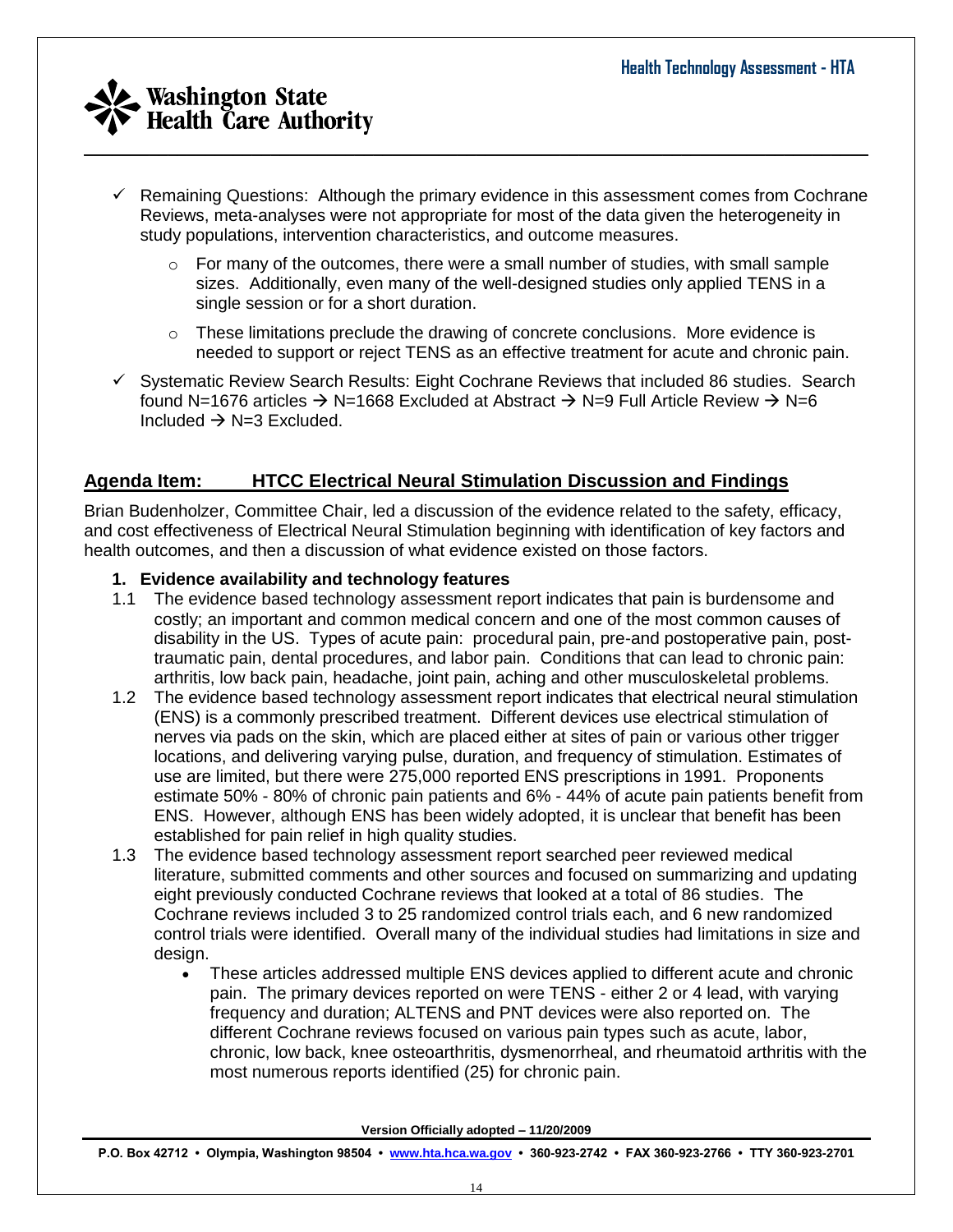- Three conditions (labor, knee osteoarthritis, and chronic pain) had a moderate overall strength of evidence for the studied outcomes related to efficacy (generally short term pain relief).
- All others had either low or very low overall strength of evidence related to efficacy.
- 1.4 The evidence based technology assessment report identified 8 expert treatment guidelines, 6 included citations to evidence and included a Medicare national coverage decision that did not cite evidence. 5 guidelines indicated either insufficient evidence or did not recommend ENS; 3 guidelines indicated that the evidence supports or ENS is recommended for selected conditions. Medicare national coverage decision covers TENS for acute post-operative pain and TENS used longer than 30 days may be covered (by regional carriers) under durable medical equipment.
- 1.5 The committee also reviewed information provided by the state agencies, and public members; and heard comments from the evidence reviewer, HTA program, and agency medical directors.

## **2. Evidence about the technology's safety**

The committee discussed multiple key factors and health outcomes that were important for consideration in their overall decision on whether the technology is safe. Summary of committee considerations follows.

1.6 The evidence based technology assessment report indicates that ENS is generally considered to be a safe therapy; other than minor skin irritation at the electrode site or discomfort with the stimulation, no major adverse events have been associated with its use. It is not recommended for patients with pacemakers, and electrodes should not be placed close to the carotid sinus, over the eyes, open wounds, irritated skin, or internally; and caution is recommended when using these devices on patients who are taking concomitant narcotic medications.

## **3. Evidence about the technology's efficacy and effectiveness**

The committee discussed multiple key factors and health outcomes that were important for consideration in their overall decision on whether the technology is effective. Summary of committee considerations follows.

- 1.7 The evidence based technology assessment report indicates that ENS primary outcome measured were pain relief using many different measures, most commonly the 100mm visual analog scale (VAS) or the verbal numerical pain scale, with VAS being the preferred method for assessing pain intensity. Other outcomes for some studies included patient satisfaction, analgesic consumption, and functional improvement.
- 1.8 The evidence based technology assessment report identifies the pain relief threshold of at least 50% pain reduction as the conventional measure of clinically significant. Generally, pain changes were measured immediately after treatment which lasted generally lasted from immediately following or at acute events to several weeks or in a few studies, months. The reports do not consistently identify whether this threshold was used.
- 1.9 The report summarized the following eight Cochrane reviews and 6 additional RCTs published after the Cochrane reviews. Overall, the report concludes that evidence is insufficient for evidence based conclusions about efficacy or effectiveness of ENS due to mostly low or very low quality studies, though some indications and devices have somewhat higher quality evidence:
	- *Acute Pain:* A total of 12 studies were included in one Cochrane review; that concluded most trials showed no statistically significant difference with ENS treatment for acute

#### **Version Officially adopted – 11/20/2009**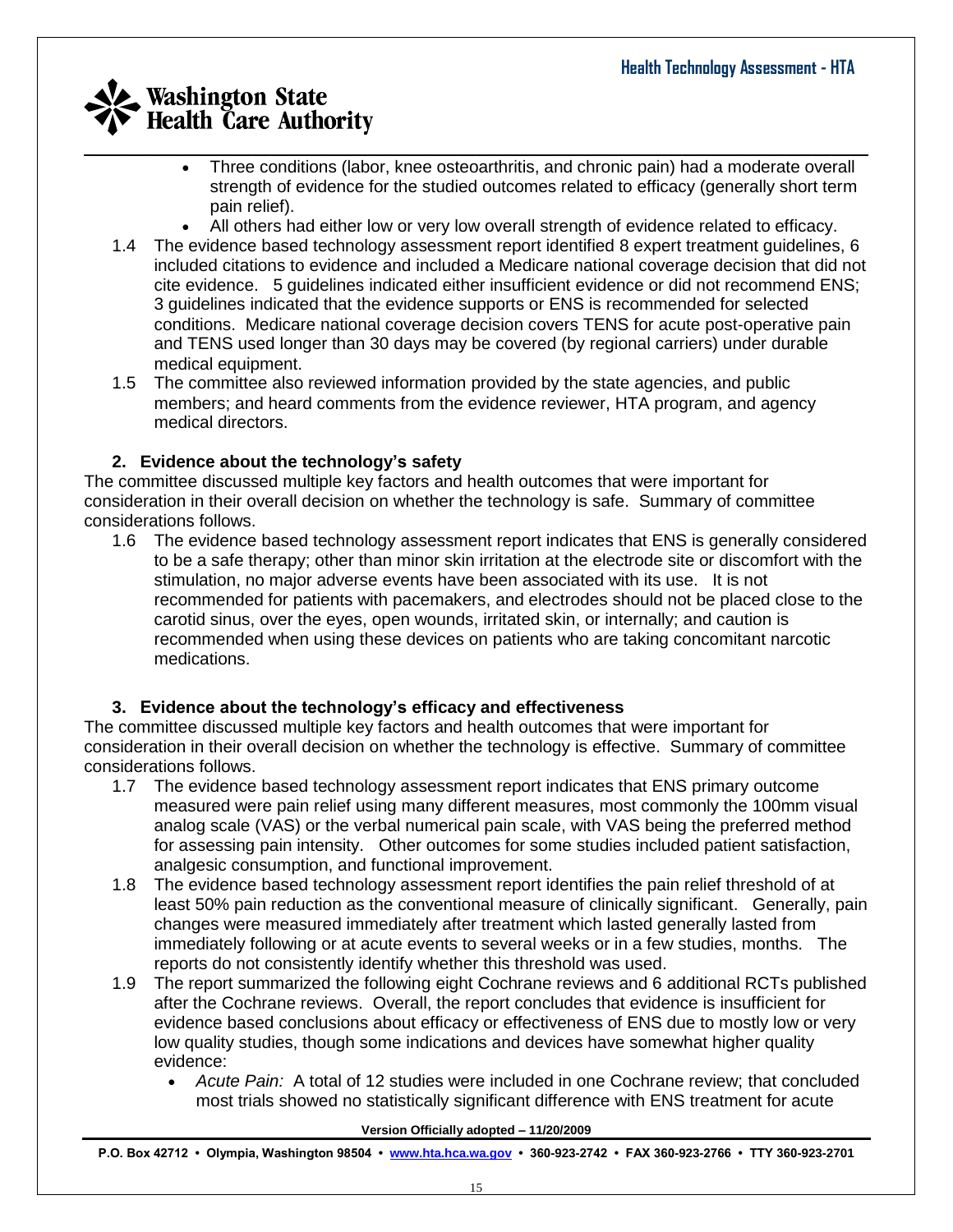pain; and overall conclusion of low evidence base citing methodological issues of inadequate sequence generation, lack of blinding, unbalanced study groups; and incomplete follow up.

- *Labor Pain:* One Cochrane review comprised of 19 studies and one additional RCT located; concluding that evidence was limited and ENS does not seem to have any impact (positive or negative) on outcomes for mothers or babies.
- *Dysmenorrhea:* A Cochrane review of 7 studies, some of which had small sample sizes, comparing low and high frequency TENS included; with mixed results, review authors did conclude high frequency TENS was more effective; but without sham and no treatment controls should be interpreted cautiously.
- *Chronic pain:* A Cochrane review of TENS use for chronic pain (> 3 months) that included 25 studies (1281 participants). Overall evidence was moderate that patients treated with ENS were more likely to report overall positive effects of treatment compared to sham in first week of treatment but advantage decreased over time and most follow up did not exceed four weeks. Review authors concluded that literature lacks methodological rigor and reporting needed to make confident assessment of role of ENS in chronic pain and large multi-center RCTs of ENS are needed.
- *Chronic Low Back Pain:* A Cochrane review of TENS included only four studies representing 585 persons. Two additional small RCTs were identified, most with small sample sizes. Of 6 total studies, only one study showed statistically significant pain relief compared to placebo. Review authors concluded that evidence from small placebo controlled trials does not support routine use of ENS in management of LBP.
- *Osteoarthritis of the Knee:* A Cochrane review of seven studies (N=254) and two recently published RCTs were identified. Overall evidence considered moderate based on small sample sizes and mixed results of newer studies, ENS appears to be associated with clinically and statistically significant improvement in pain.
- *Rheumatoid arthritis in the hand:* A Cochrane review of three small studies was identified. The studies were too heterogeneous with respect to TENS treatment (type, treatment schedule) to allow for meta-analysis and the studies concluded conflicting effects of ENS on outcomes in patients with RA.
- *Neck Disorders:* A Cochrane review included 5 studies; with only one small study of the five reporting greater reduction in pain intensity for ENS group; review authors concluded definitive statements could not be made because current evidence on ENS is lacking, limited, or conflicting and future trials should include larger patient samples and precise standardization and description.
- *Post-stroke Shoulder Pain:* A Cochrane review included 4 studies comparing ENS, functional electrical stimulation (FES) and high frequency TENS (HFTENS) with placebo or control. Only two of these studies assessed pain relief, so evidence for this outcome is overall very low and the 2 studies reported no significant effect.
- *Cancer Pain:* A Cochrane review included two small studies of ENS effect on cancer pain and overall strength of evidence is rated very low given the extremely small evidence base which reported no significant difference.
- 1.10 The evidence based technology report overall, found few conclusions or reporting on functional outcomes, reduction in pain medication use, or patient satisfaction. Patient satisfaction was reported in labor pain (moderate quality higher satisfaction); no functional status outcomes were reported; and medication use was only reported on in dysmenorrhea (low quality, no difference).

**Version Officially adopted – 11/20/2009**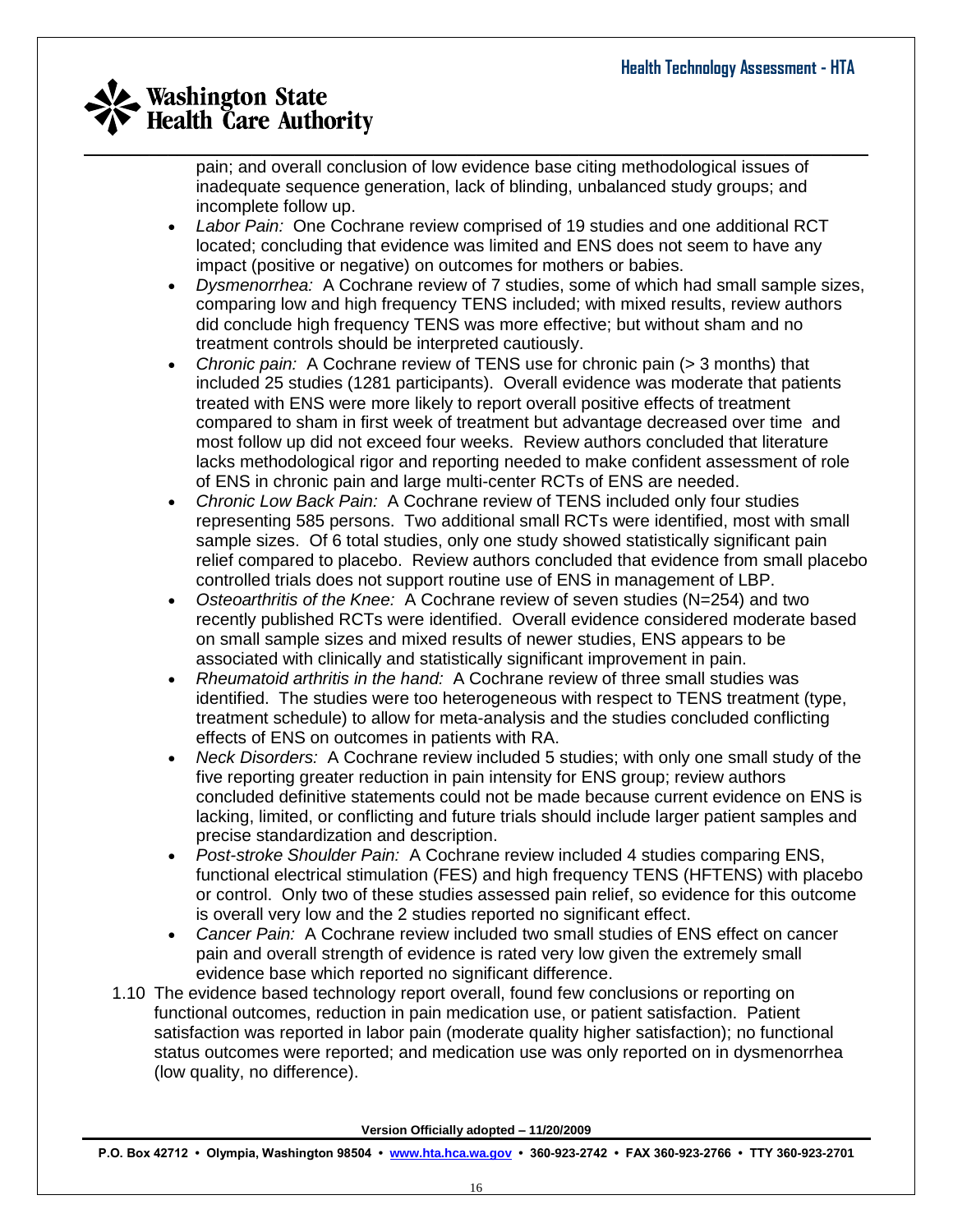#### \_\_\_\_\_\_\_\_\_\_\_\_\_\_\_\_\_\_\_\_\_\_\_\_\_\_\_\_\_\_\_\_\_\_\_\_\_\_\_\_\_\_\_\_\_\_\_\_\_\_\_\_\_\_\_\_\_\_\_\_\_\_\_\_\_\_\_\_\_\_\_\_\_\_\_\_\_\_\_\_\_\_\_\_ **4. Evidence about the technology's value and cost-effectiveness**

The committee discussed multiple key factors that were important for consideration in their overall decision on whether the technology has value and is cost-effective. Summary of committee considerations follows.

1.11 No economic studies on use of TENS for acute pain were identified; no full economic analysis were identified for chronic pain; though on simulated cost savings estimated savings from reduced medication and physical therapy visits ranging from \$240 to \$1052 over one year (1994).

### **Medicare Decision and Expert guidelines**

Committee reviewed and discussed the Medicare coverage decision and expert guidelines as identified and reported in the technology assessment report.

- 1.12 Centers for Medicare and Medicaid Services (2003) CMS will cover the use of TENS for the relief of acute post-operative pain. TENS may be covered whether used as an adjunct to the use of drugs, or as an alternative to drugs. TENS devices, whether durable or disposable, may be used in furnishing this service. In cases where TENS is used for longer than 30 days, TENS may be covered as durable medical equipment (DME). PNT only covered if performed by a physician. No evidence cited for these decisions.
- 1.13 Guidelines a search of the National Guideline Clearinghouse (NGC) returned 8 potential guidelines on the use of TENS for pain management. Of those, 6 specifically described conditions for TENS use and provide specific recommendations. In general, very little information specific to the use of TENS with regard to chronic conditions like low back pain, rheumatoid arthritis, headache, and neuropathic pain were described. Two guidelines that described management of acute pain conditions, concluded that TENS therapy was generally not recommended. The following provides a summary of the guidelines that were most relevant:
	- (1) University of Iowa Gerontological Nursing Interventions Research Center, Research Translation and Dissemination Core – good evidence that TENS can be used as a non-pharmacological, physical method for the treatment of persistent pain in older adults; although, other therapies have been found to be useful, the evidence is still preliminary and inconclusive.
	- (2) American College of Occupational and Environmental Medicine (ACOEM) the only recommendation was TENS therapy for low back pain; however, the evidence was described as limited and it was only recommended for select appropriate patients. All other ENS modalities were not recommended or described.
	- (3) Ottawa Panel evidence-based practice guidelines on electrotherapy for the management of rheumatoid arthritis – overall, only low frequency TENS applied to the hand and wrist showed a small clinical benefit.
	- (4) Institute for Clinical Systems Improvement (ICSI) TENS units for migraine or muscle contraction headache have not been found to be more beneficial than placebo when evaluated in a controlled study.
	- (5) National Headache Foundation Considering the inconvenience and the limited efficacy, this treatment was not recommended.
	- (6) European Federation of Neurological Societies (EFNS) they concluded standard high-frequency TENS might be better than placebo.
	- (7) Stoke Rehabilitation Clinical Practice Guidelines this guideline does not address the use of TENS for pain relief specifically, but describes TENS for decrease in spasticity, and increase in functional status (motor function, gait speed, passive shoulder range of motion, and sensation).

**Version Officially adopted – 11/20/2009**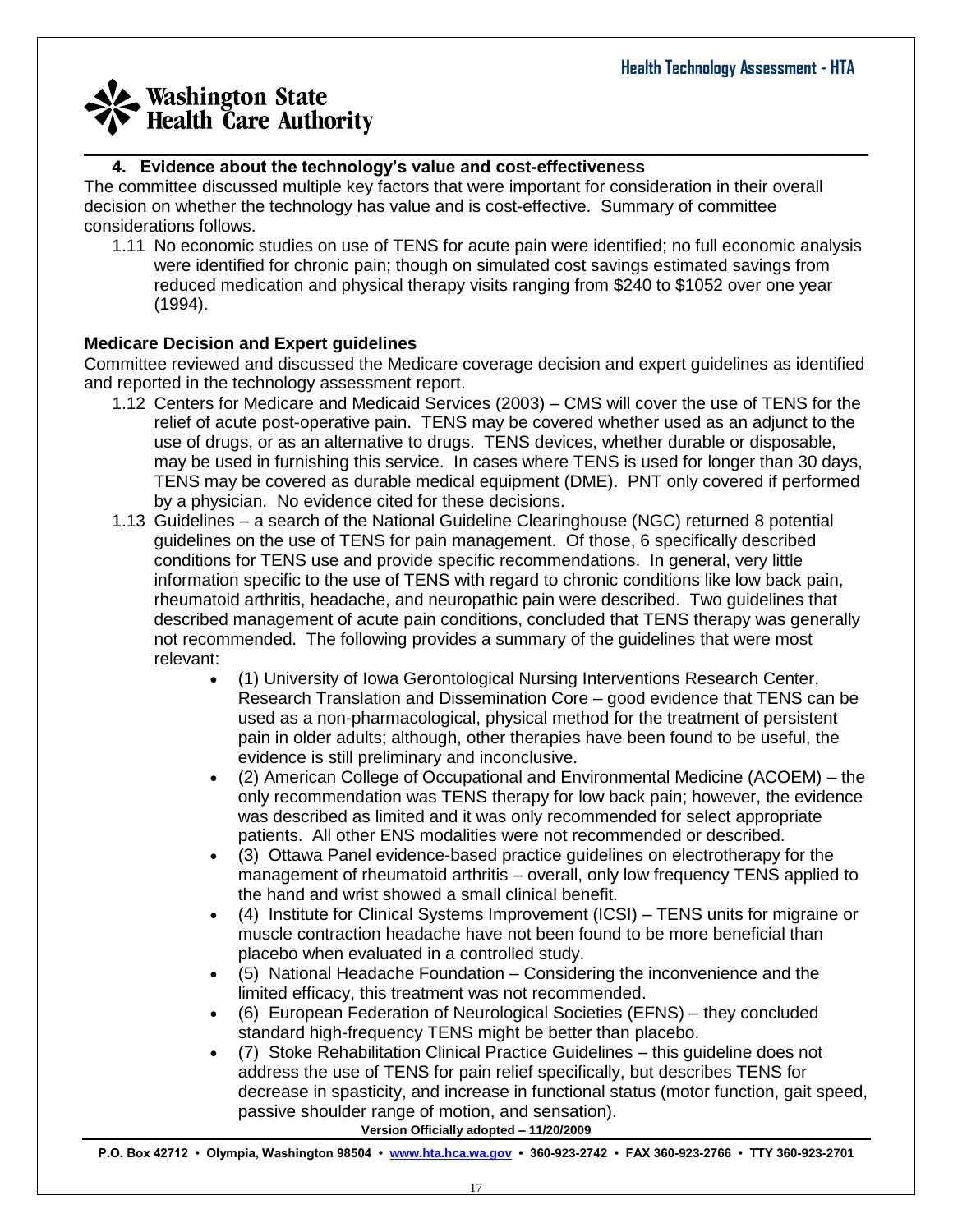(8) American Pain Society – concluded there was insufficient evidence to accurately judge the efficacy of TENS versus other interventions for chronic low back pain or for acute low back pain. In a more recent guideline, TENS was not listed as an interventional therapy for patients with low back pain.

## **Committee Conclusions**

Having made findings as to the most significant and relevant evidence regarding health outcomes, key factors and identified evidence related to those factors, primarily based on the evidence based technology assessment report, the committee concludes:

## **1. Evidence availability and technology features**

The committee concludes that the best available evidence on electrical neural stimulation has been collected and summarized.

- 1.1. ENS devices use electrical stimulation of nerves via pads on the skin. However, ENS topics is made difficult to assess by the wide variance in different devices, differing placement locations, and delivering varying pulse, and frequency of stimulation, and duration at each treatment and over time. Cochrane reviews included different modalities in their reports which were grouped by different clinical indications.
- 1.2. Electrical neural stimulation (ENS) is a commonly prescribed treatment that has been in use for over 30 years, is widely used and adopted despite unclear benefit.
- 1.3. Evidence from eight Cochrane reports reviewing 86 randomized controlled trials and six additional randomized, controlled trials, provides a relatively large evidence base consisting of randomized trials, but the evidence is mostly insufficient, low quality data providing mixed results on a generally narrow outcome of short term pain relief.
- 1.4. Given the variety of device types and conditions, the committee sought to focus discussion and consideration. The data from agencies on cost was associated with durable medical equipment purchase or rental of ENS devices and supplies, and CMS' policy was similar. Agency comments indicated that charges for use in facility are included in overall charges, not generally separable and managed through daily or unit caps the apply to broad group of services. The committee decided to limit deliberation and decision(s) to ENS prescribed for take home or outside clinic setting and excluded further consideration of ENS used as part of a clinician's in facility services (e.g. use in labor or use in physical therapy facility).

## **2. Is it safe?**

The committee concludes that the comprehensive evidence reviewed shows that the ENS technology is safe. Key factors to the committee's conclusion included:

- 2.1. The committee agreed with the evidence report conclusions that indicated ENS is not associated with mortality.
- 2.2. The evidence report concludes that most adverse effects were mild, most often associated with irritation at the electrode site or discomfort with the sensation of TENS current. No significant adverse outcomes identified, though studies may be underpowered for this event, the ENS devices are used to deliver small currents to the skin and no significant adverse complications would be expected.
- 2.3. The devices have been in wide use for 30 years with no observed effects. A small issue for in home use and the possible unknown effect (long term) of over stimulation of nerve fibers was raised, but agreed unlikely.

**Version Officially adopted – 11/20/2009**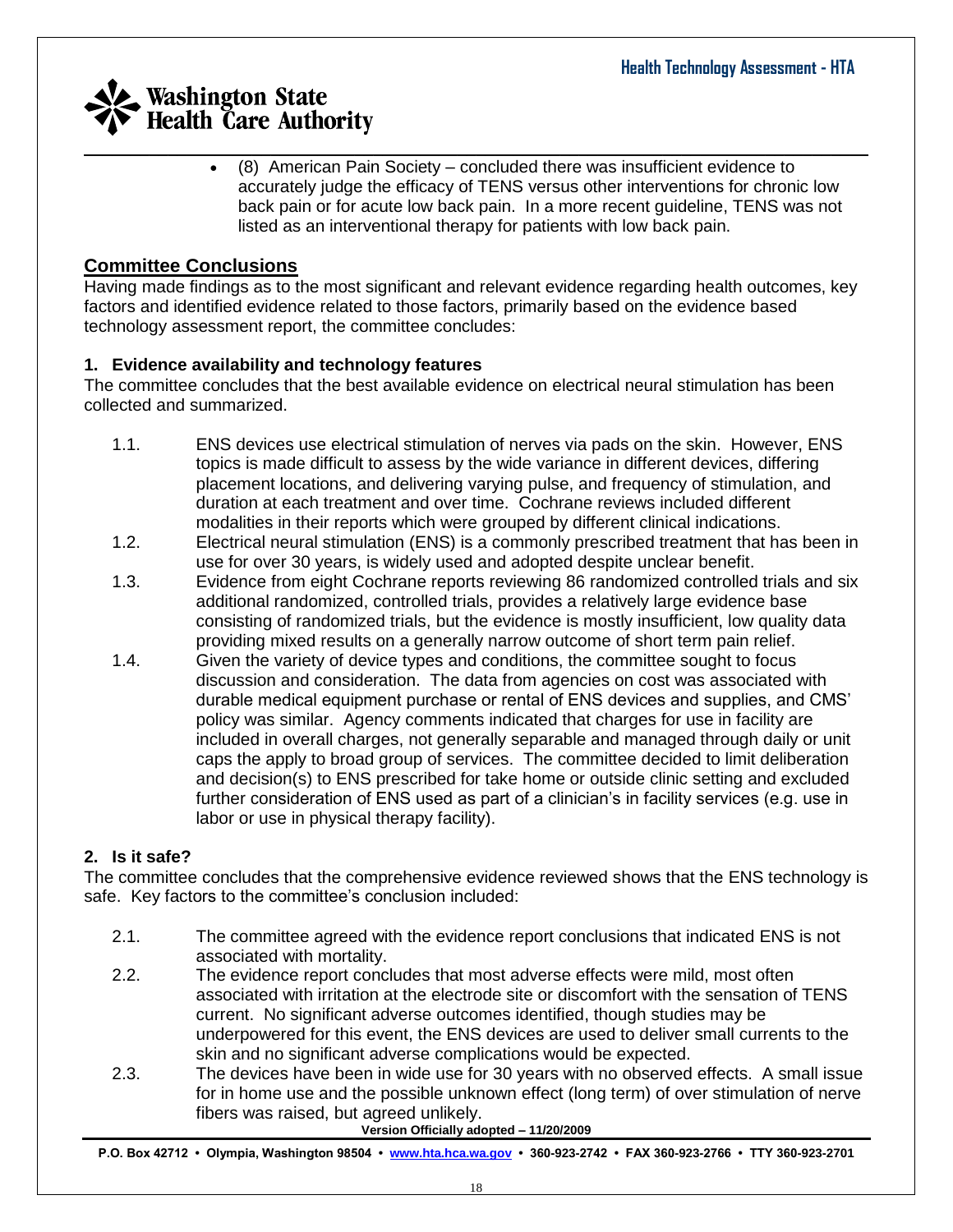

## **3. Is it effective?**

The committee concludes that the comprehensive evidence reviewed shows that TENS is not more effective for treatment of acute or chronic pain. Note: consistent with overall decision, this conclusion applies to use of durable medical equipment ENS device and supplies outside of medically supervised facility settings (e.g. in home use).

- 3.1. Overall, the committee agreed with the evidence based report that concluded, despite identification a over 80 randomized trials, the evidence is insufficient for evidence based conclusions about efficacy or effectiveness of ENS due to mostly low or very low quality studies (small numbers, lack of blinding, intermediate or insufficient outcomes, variable devices, indications and settings used, inadequate descriptions and controls, and measurements, conflicting results), though some indications and devices have somewhat higher quality evidence.
- 3.2. The committee reviewed findings primarily for the chronic pain, low back, and knee osteoarthritis indications as these were noted as primary uses by agencies and/or had relatively higher levels of evidence (either quantity or design).
- 3.3. No reliable information was available on important outcomes of reduction in analgesic medication, improvement in functional status, or quality of life.
- 3.4. Pain the primary outcome measured generally focused on short term outcomes with no evidence on long term use or outcomes although primary state costs and usage are for longer term. Low quality is insufficient to conclude whether ENS treatment provides or does not provide benefit. If any benefit demonstrated, evidence is limited by short term trial duration/follow up.
- 3.5. While there was broad agreement on lack of evidence of benefit, the clinical issue of the value of a placebo effect for some patients who may then not need treatment with medication (generally opiods) where there are known risks and costs was discussed. There is no current evidence that ENS usage eliminates or reduces medication use, but this was not evaluated and clinical experience indicates it may effect decision making. A related factor discussed was that the issue was payment, not ability to access (many items such as specialized mattresses or pillows available to try but not insured benefit), and the in clinic treatment is not under consideration.
- 3.6. The committee discussed the issue of comparators, ultimately deciding on treatment with ENS versus treatment without ENS.

#### 4. **Evidence about the technology's special populations, patient characteristics and adjunct treatment**

The committee did not discuss other factors or special conditions related to efficacy as no high quality data supports efficacy or effectiveness.

## **5. Is it cost-effective?**

The committee concludes that the comprehensive evidence review shows no published good quality evidence on ENS treatment.

5.1. Committee noted that where efficacy and effectiveness are not established, cost effectiveness is premature. No quality studies have been produced, and the one included cost savings estimate is based on assumptions of decreased medication and physical therapy use, neither of which have been studied, reported on or demonstrated.

**Version Officially adopted – 11/20/2009**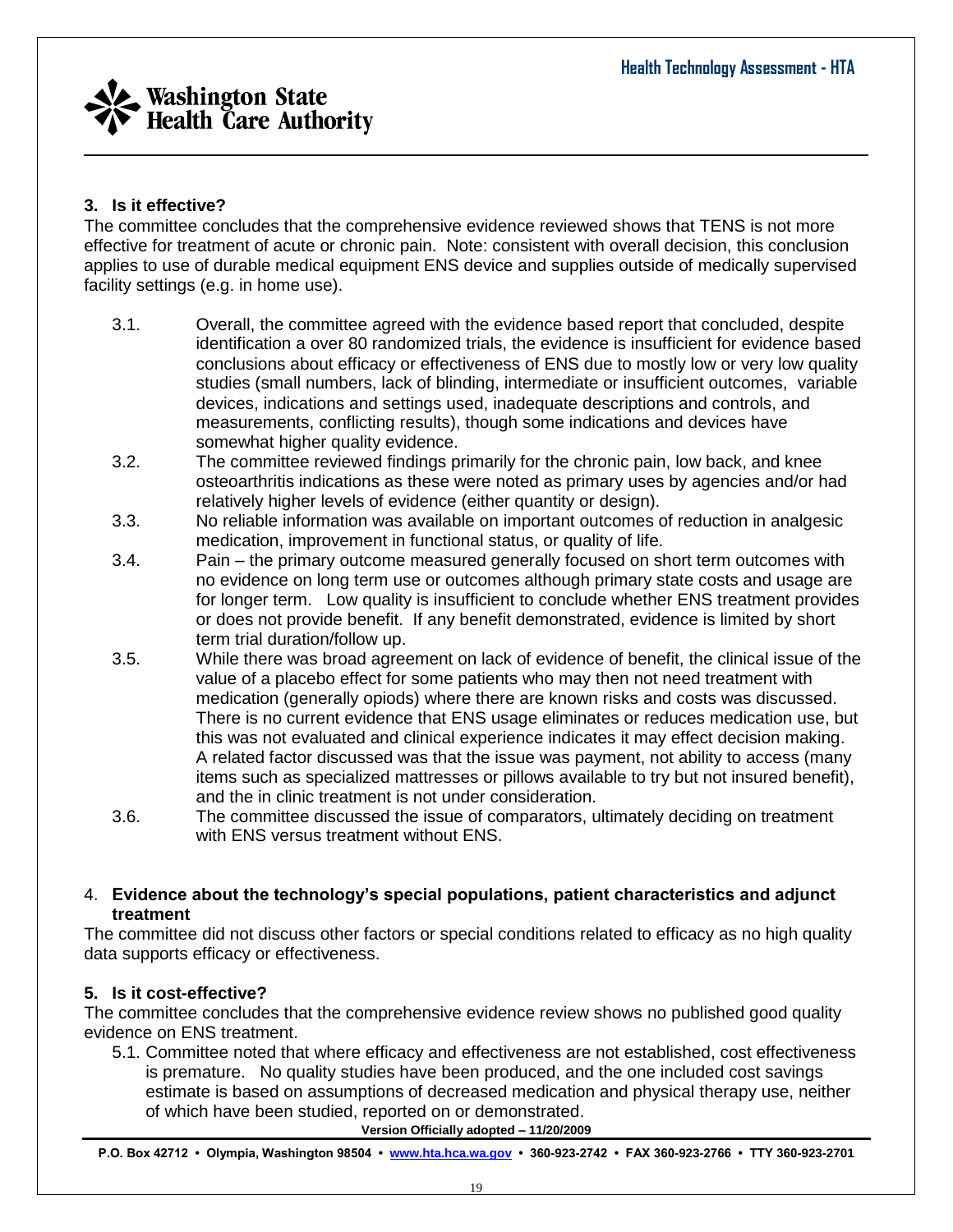\_\_\_\_\_\_\_\_\_\_\_\_\_\_\_\_\_\_\_\_\_\_\_\_\_\_\_\_\_\_\_\_\_\_\_\_\_\_\_\_\_\_\_\_\_\_\_\_\_\_\_\_\_\_\_\_\_\_\_\_\_\_\_\_\_\_\_\_\_\_\_\_\_\_\_\_\_\_\_\_\_\_\_\_ 5.2. Committee acknowledged the state agency costs of nearly \$3million over last four years, generally increasing and reaching nearly 1 million last year (900,000) in the durable medical equipment (DMS) costs.

## **Committee Decision**

Based on the deliberations of key health outcomes, the committee decided that it had the most complete information: a comprehensive and current evidence report, public comments, agency and state utilization information. The committee concluded that the current evidence on Electrical Neural Stimulation demonstrates that there is insufficient evidence to cover the use of Electrical Neural Stimulation. The committee considered all the evidence and gave greatest weight to the evidence it determined, based on objective factors, to be the most valid and reliable. The committee found that Electrical Neural Stimulation didn't have a mortality rate; morbidity from ENS was unusual and generally mild, most often associated with irritation at the electrode site or discomfort with the sensation of ENS current; and ENS showed insignificant data to conclude it was effective in reducing pain relief, satisfaction and Analgesic Consumption.

Based on these findings, the committee voted 8 to 2 to not cover Electrical Neural Stimulation for durable medical equipment usage (buying or renting the equipment for home use).

## **Electrical Neural Stimulation Coverage Vote**

The clinical committee utilized their decision tool to first gauge committee judgment on the status of the evidence in the three primary areas of safety, efficacy, and cost.

Electrical Neural Stimulation Evidentiary Votes:

|                                         | <b>Unproven</b><br>(no) | <b>Equivalent</b><br>(yes) | <b>Less</b><br>(yes) | <b>More</b><br>(yes) |
|-----------------------------------------|-------------------------|----------------------------|----------------------|----------------------|
| <b>Effective</b>                        | 10                      |                            |                      |                      |
| <b>Safe</b>                             |                         | 10                         |                      |                      |
| <b>Cost-effective</b><br><b>Overall</b> | 9                       |                            |                      |                      |

#### **Is there sufficient evidence under some or all situations that Electrical Neural Stimulation is:**

Electrical Neural Stimulation vote: Based on the evidence provided and the information and comments presented, the committee moved to a vote on coverage.

| <b>HTCC COMMITTEE COVERAGE DETERMINATION</b>                                                                |  |  |  |  |  |  |
|-------------------------------------------------------------------------------------------------------------|--|--|--|--|--|--|
| Covered<br><b>Under Certain</b><br><b>Not</b><br>Covered<br><b>Conditions</b><br>Unconditionally<br>covered |  |  |  |  |  |  |
| <b>Electrical Neural Stimulation</b>                                                                        |  |  |  |  |  |  |

**Version Officially adopted – 11/20/2009**